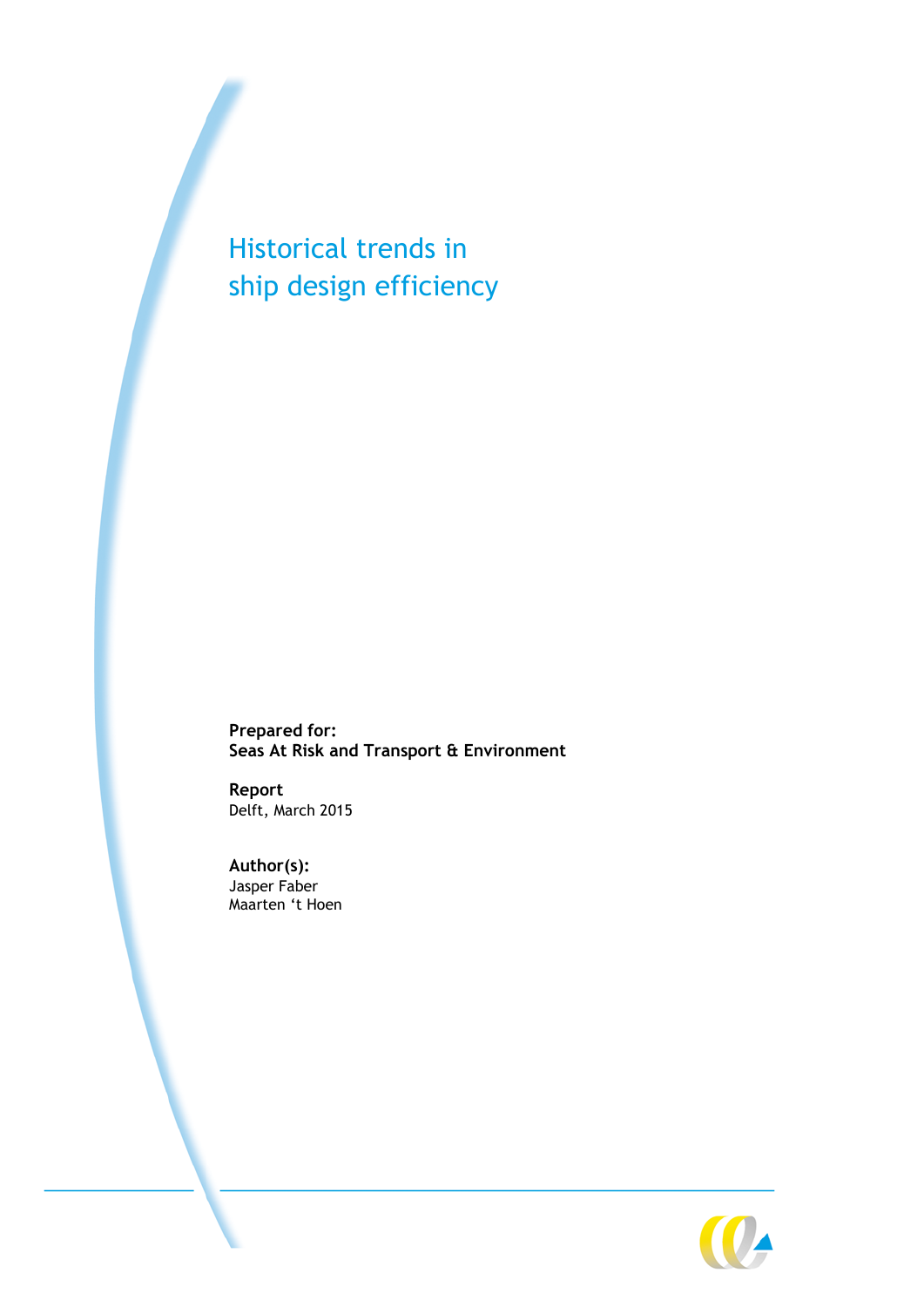### Publication Data

#### **Bibliographical data:**

**Jasper Faber, Maarten 't Hoen Historical trends in ship design efficiency Delft, CE Delft, March 2015**

**Maritime transport / Fuels / Consumption / Energy efficiency / Ships / Innovation / Historical analysis FT: Design**

**Publication code: 15.7E50.13**

**CE publications are available from [www.cedelft.eu](http://www.cedelft.eu/)**

**Commissioned by Seas At Risk and Transport & Environment (both members of the Clean Shipping Coalition), and supported by the European Climate Foundation. Further information on this study can be obtained from the contact person, Jasper Faber.**

**© copyright, CE Delft, Delft**

#### **CE Delft**

**Committed to the Environment**

Through its independent research and consultancy work CE Delft is helping build a sustainable world. In the fields of energy, transport and resources our expertise is leading-edge. With our wealth of know-how on technologies, policies and economic issues we support government agencies, NGOs and industries in pursuit of structural change. For 35 years now, the skills and enthusiasm of CE Delft's staff have been devoted to achieving this mission.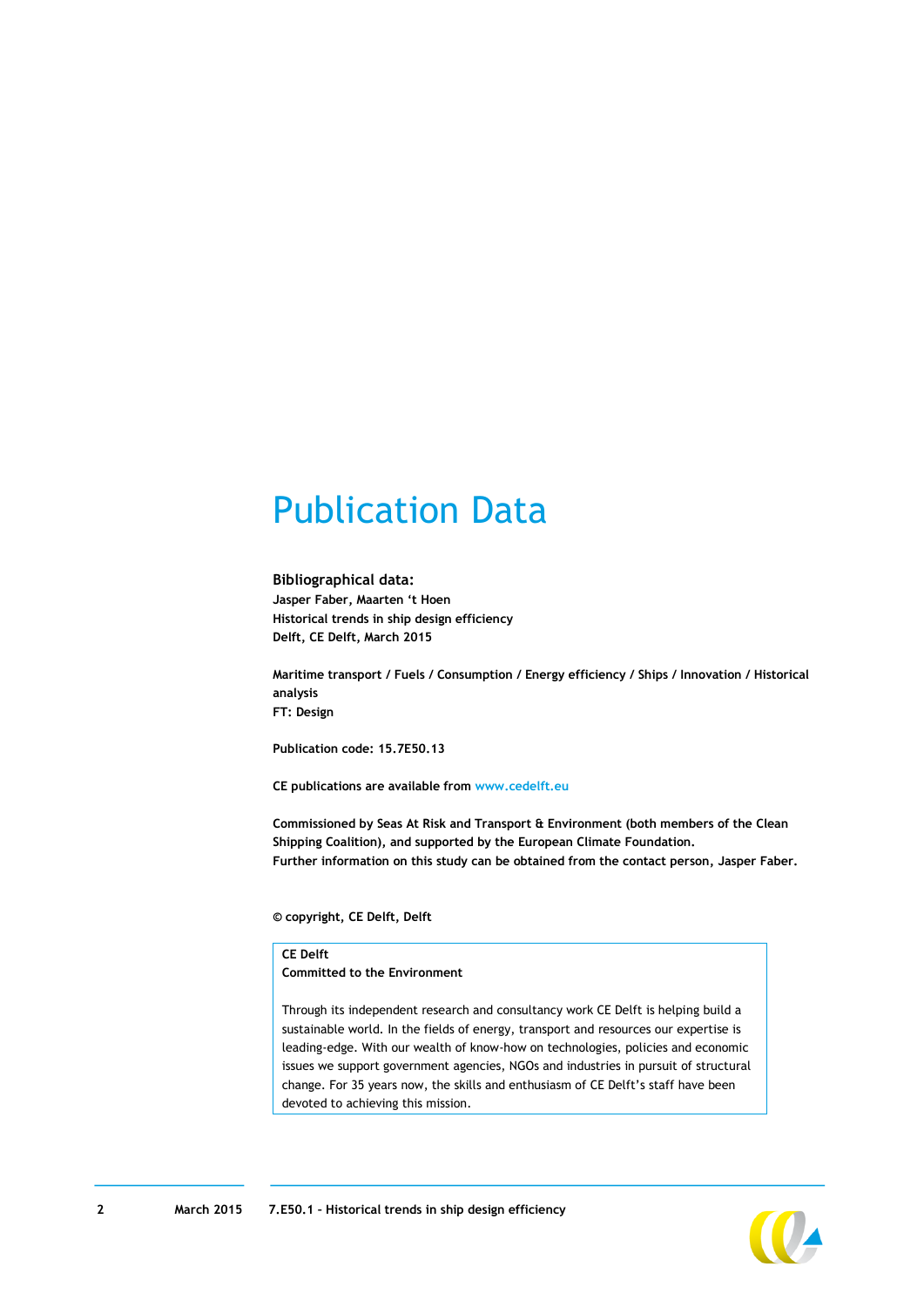### Preface

This report is a first report of a study into the design efficiency of ships, which CE Delft has undertaken with support from the Clean Shipping Coalition. A second report will analyse the developments of the design efficiency in the period 2009–2014. During our study, we have received valuable comments from Hans Otto Kristensen and John Calleya. Any remaining errors can, of course, only be attributed to us.

The authors

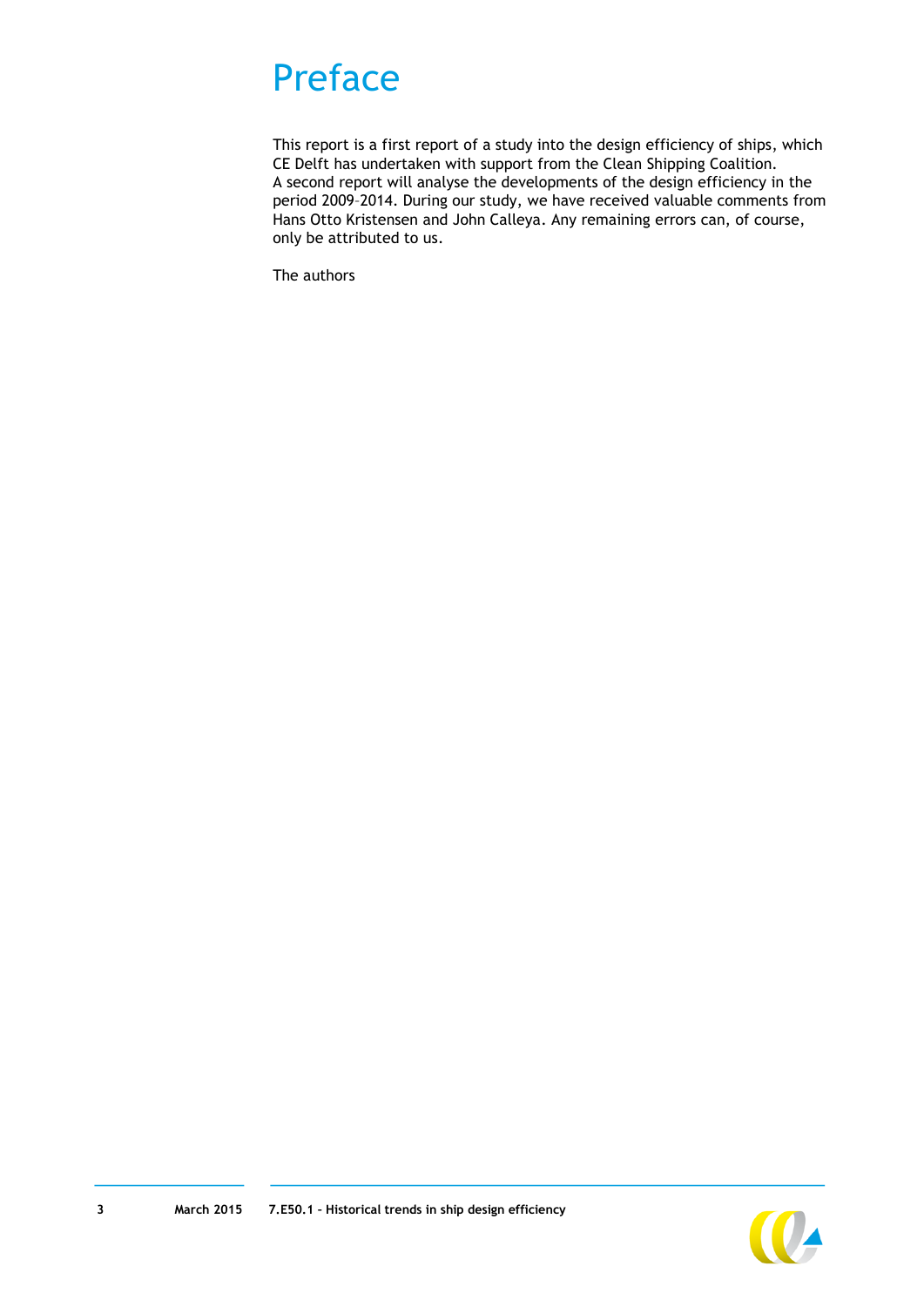### **Contents**

|                                          | <b>Summary</b>                                                                                                                                                                              | 5                                 |
|------------------------------------------|---------------------------------------------------------------------------------------------------------------------------------------------------------------------------------------------|-----------------------------------|
| 1<br>1.1<br>1.2<br>1.3                   | <b>Introduction</b><br>The relevance of an historical analysis of design efficiency<br>Subject of the study<br>Outline                                                                      | 8<br>8<br>10<br>$12 \overline{ }$ |
| $\mathbf{2}$<br>2.1<br>2.2<br>2.3<br>2.4 | Historical design efficiency<br>Introduction<br>Historical design efficiency of bulk carriers<br>Historical design efficiency of tankers<br>Historical design efficiency of container ships | 13<br>13<br>13<br>18<br>21        |
| 3                                        | Drivers for efficiency change                                                                                                                                                               | 25                                |
| 4                                        | <b>Conclusions</b>                                                                                                                                                                          | 28                                |
| 5                                        | <b>Bibliography</b>                                                                                                                                                                         | 29                                |

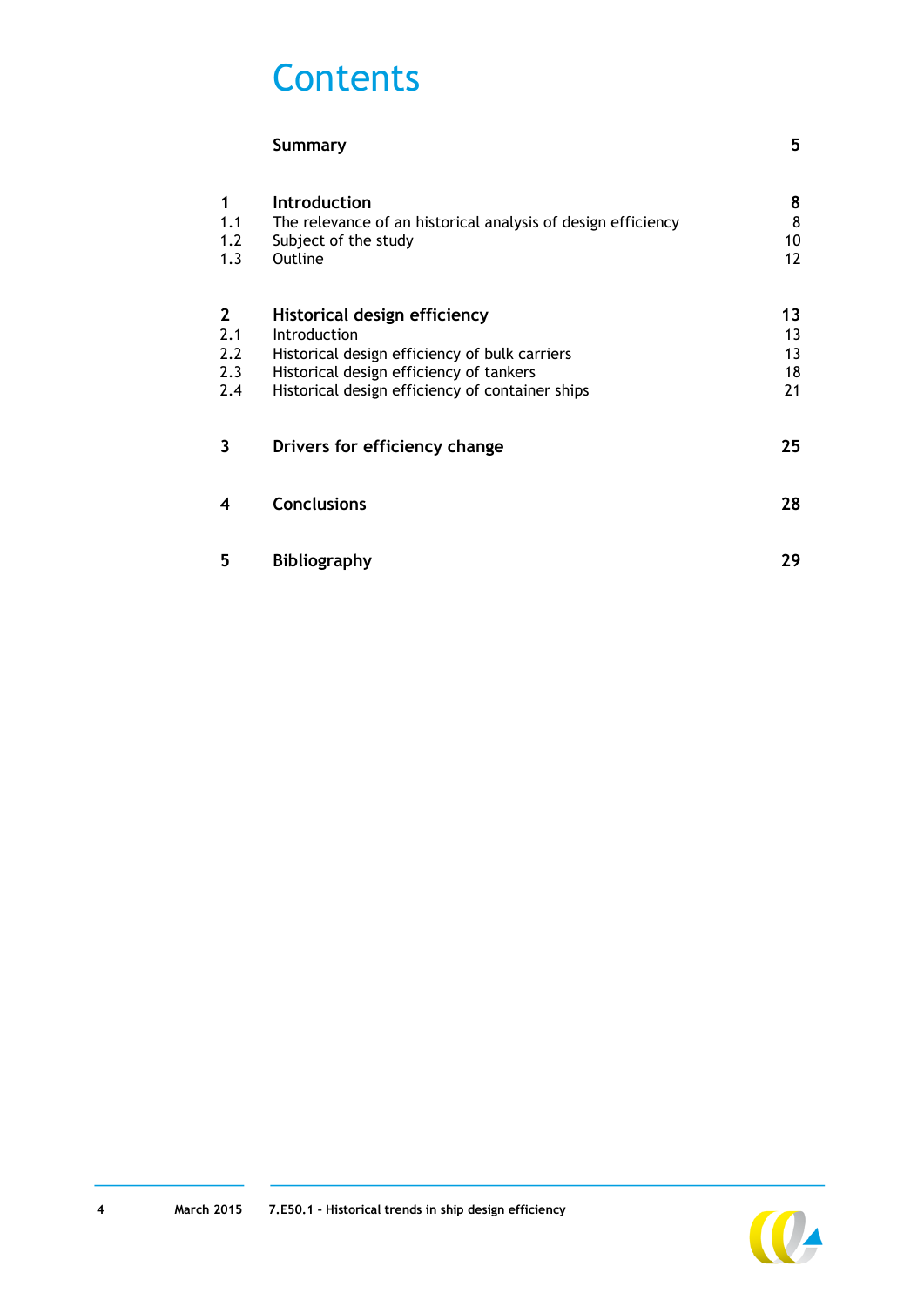### <span id="page-4-0"></span>Summary

There is a growing interest in the fuel efficiency of ships because of fuel prices, climate change, and energy security issues. This has resulted in, amongst other things, a regulation governing the design efficiency of new ships (the Energy Efficiency Design Index or EEDI for short). As of 2013, new ships need to meet an EEDI target efficiency relative to a baseline constructed from the average design efficiency of ships that have entered the fleet in the period 1999-2008. The targets become more stringent over time.

Currently, the Marine Environment Protection Committee (MEPC) of the International Maritime Organization (IMO) is reviewing the targets. One of the main questions being addressed is the feasibility of the targets.

The historical development of design efficiency can provide relevant information to answer this question in three ways. First, it can elucidate how the design efficiency in the reference line period 1999–2008 compares to other periods. Second, it can show what the timeframe for market driven efficiency improvements has been. And third, it can show which design changes have resulted in efficiency changes.

This study shows that, in general, the design efficiency of new ships improved significantly in the 1980s, was at its best in the 1990s and deteriorated after that. [Figure 1](#page-4-1) shows the best fit power curves for bulkers for five decades, including the decade in which the reference line was set. It shows that the design efficiency in the 1980s and 1990s was up to 10% better than in the period 1999–2008. A similar pattern can be observed for tankers and container ships.



<span id="page-4-1"></span>**Figure 1 Best fit power curves for bulk carriers, 1960s-2000s**

Source: IHS Maritime World Register of Ships, Clarkson World Fleet Register, calculation CE Delft.

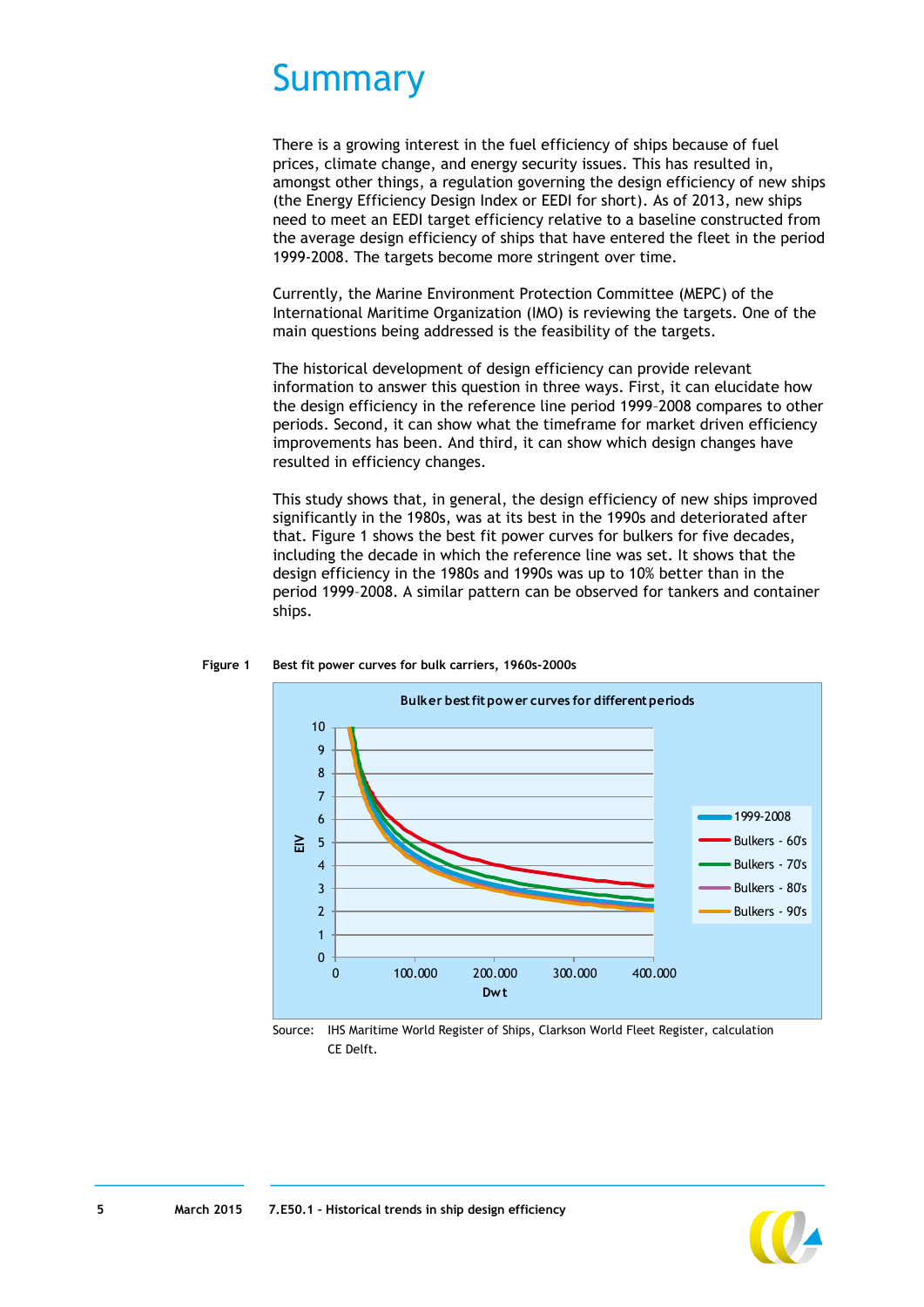In the 1980s design efficiency improved by up to 28%, as shown in [Figure 2](#page-5-0) for tankers. Similar patterns exist for bulkers and container ships, and also for specific size categories of these ships. In the 1990s the design efficiency of tankers deteriorated by over 10%. This provides an estimate of the minimum efficiency changes that are possible.



#### <span id="page-5-0"></span>**Figure 2 Development of the design efficiency of new tankers, 1960-2012**



Note: Design efficiency is defined as the EIV divided by the EEDI reference line, averaged across all ships built in a certain year.

[Figure 3](#page-6-0) shows how the design efficiency of tankers between 60,000 and 100,000 dwt evolved over time, as well as how the average speed, main engine power and size have changed. Between 1977 and 1987 their size increased while their speed and main engine power decreased. The decrease in main engine power was larger than would be expected on the basis of the change in speed. Conversely, in the following period the speed increased but the engine power increased by a larger margin than can be explained by speed changes alone. In this period, the block coefficient and other design parameters deteriorated, resulting in less efficient hulls.

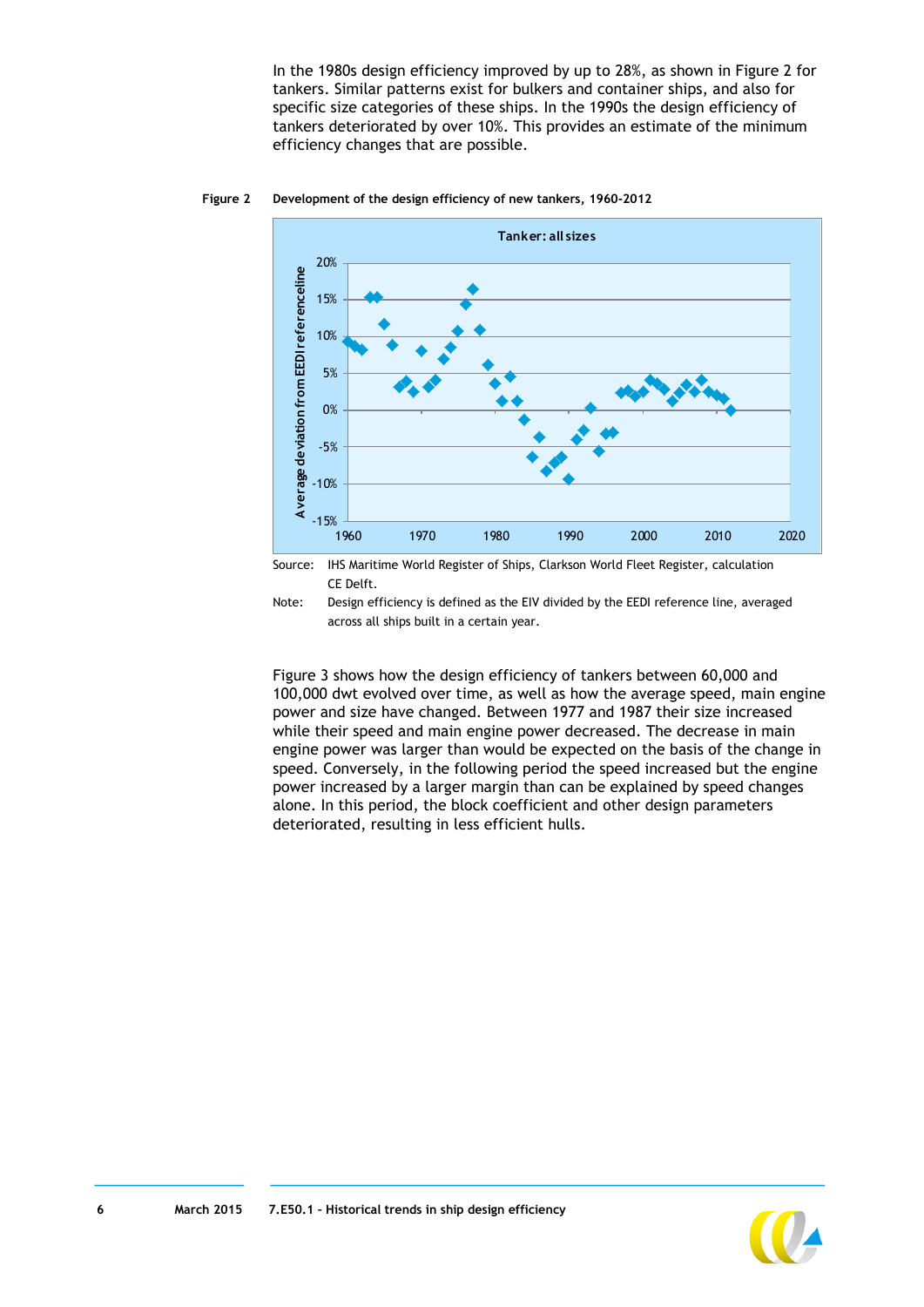<span id="page-6-0"></span>**Figure 3 Development of the design efficiency, main engine power, speed and capacity of aframax tankers**



Source: IHS Maritime World Register of Ships, Clarkson World Fleet Register, calculation CE Delft.

An analysis of the factors that have contributed to fuel efficiency improvement shows that to a limited extent, efficiency improvements have been brought about by reductions in design speed. In some cases, the size of the ships has increased. However, these two developments cannot explain the efficiency improvements to the full extent. In most cases, improvements in hull design and propulsion efficiency have contributed significantly to efficiency improvements. Likewise, the deterioration of efficiency after the 1990s has been caused at least partly by deteriorating designs.

The changes in design efficiency reflect changes in market circumstances. Higher fuel prices make fuel-efficient ships more attractive, because efficiency reduces the total cost of ownership. Because in general fuel-efficient hull designs are more expensive to built, the payback period of the additional capital expenditure is shorter when fuel prices are high.

However, fuel prices are not the only relevant factor: freight rates are also an important factor. When freight rates are high, new ships are in high demand and yards can build standard designs with a low risk and a high profit margin. In these circumstances, it may not be rational for yards to build higher risk innovative designs. Conversely, when freight rates are low, shipyards compete for clients and may be willing to build more efficient ships.

There can be several other reasons why ship owners choose to build ships that are less fuel-efficient. One is that in some ports and canals, ship dimensions are restricted. In order to be able to maximise transport work, ship owners can choose to choose to maximise cargo capacity within these constraints. This is especially attractive when freight rates are high and fuel prices are low. The second is that fuller form ships are cheaper to build as they require less steel and also less manpower to assemble. So when steel prices and wages are high while fuel is cheap, fuller form ships become more attractive.

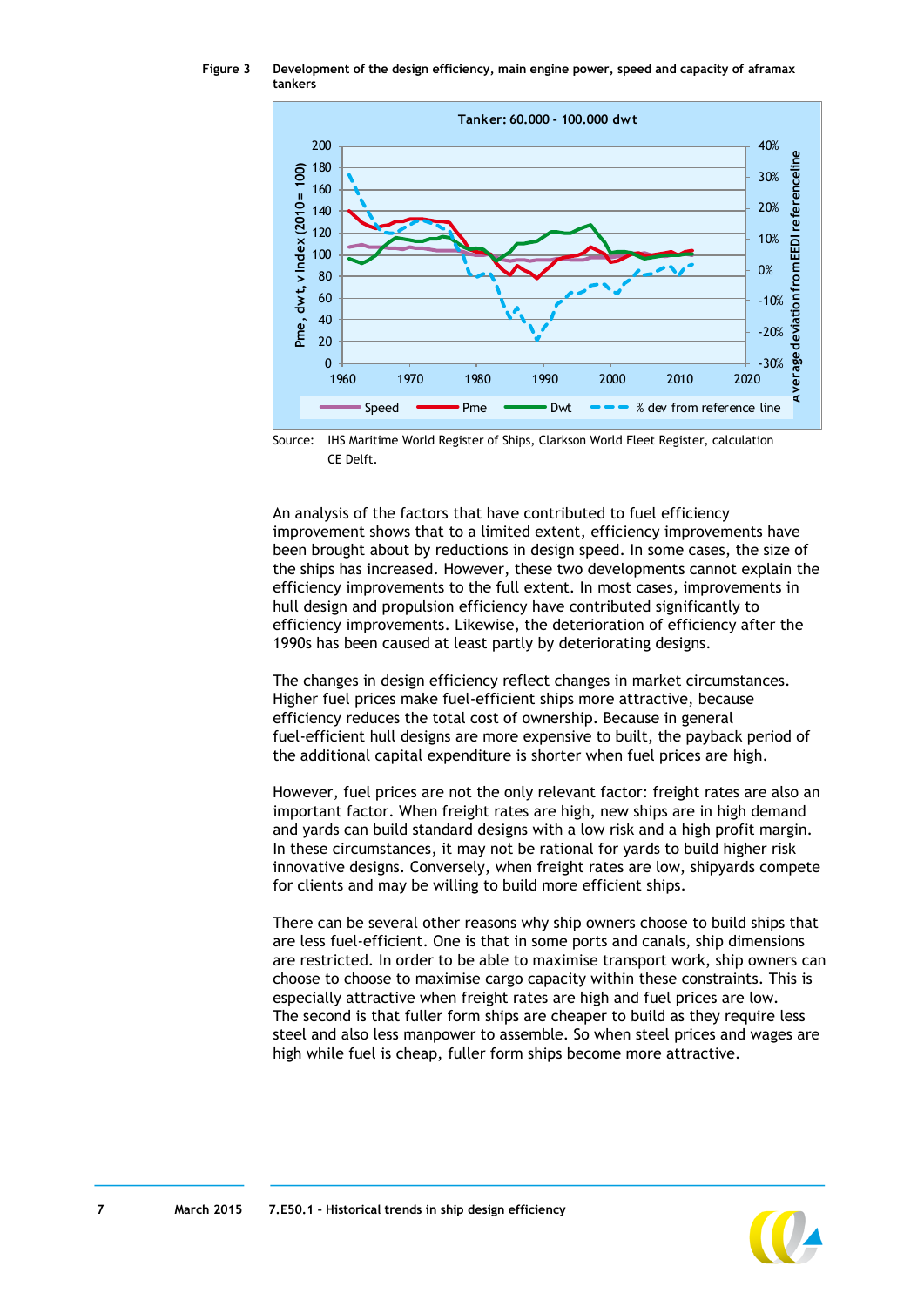## <span id="page-7-0"></span>**Introduction**

#### <span id="page-7-1"></span>**1.1 The relevance of an historical analysis of design efficiency**

A growing interest in the fuel efficiency of maritime transport has been discernible in the last decade, driven by relatively high fuel prices (until recently), climate change policies, corporate social responsibility policies of shipping companies and shippers, concerns about energy security and the costs of oil imports. Shipping companies, shippers, ports and other organisations have taken voluntary action, and regulation has been introduced.

At a global level, states have taken action by including energy efficiency regulations in Annex VI of the MARPOL Convention. All ships need to have a ship energy efficiency management plan, specifying how they monitor and control operational efficiency.

In addition, as of 2013, new ships are required to establish their Energy Efficiency Design Index (EEDI) and to prove that the ship is more efficient than a minimum standard. Over time, the standard is set to become more stringent. In the first phase, the design efficiency of most new ships needs to be better than the average efficiency of ships that entered the fleet in the period 1999-2008. From 2015, ships have to be 10% better, five years later 20% better and starting 2025, the EEDI has to be 30% better than the reference line. Currently, the IMO is reviewing the stringency of the second phase.

Since the EEDI requirements are based on a historical average efficiency, it is instructive to be able to assess the efficiency in this period. This can be done by comparing the efficiency of new ships in the period 1999-2008 with the efficiency of ships in other periods.

The historical design efficiency of new ships has not received much attention in the literature. The Second IMO GHG Study 2009 (Buhaug, et al., 2009) contains a brief analysis of average design efficiency over time, which suggests that the efficiency has generally improved considerably, but also that the design efficiency of general cargo ships and containers has deteriorated in the early 1990s (see [Figure 4\)](#page-8-0). It does not present an analysis of the factors that contributed to these trends.

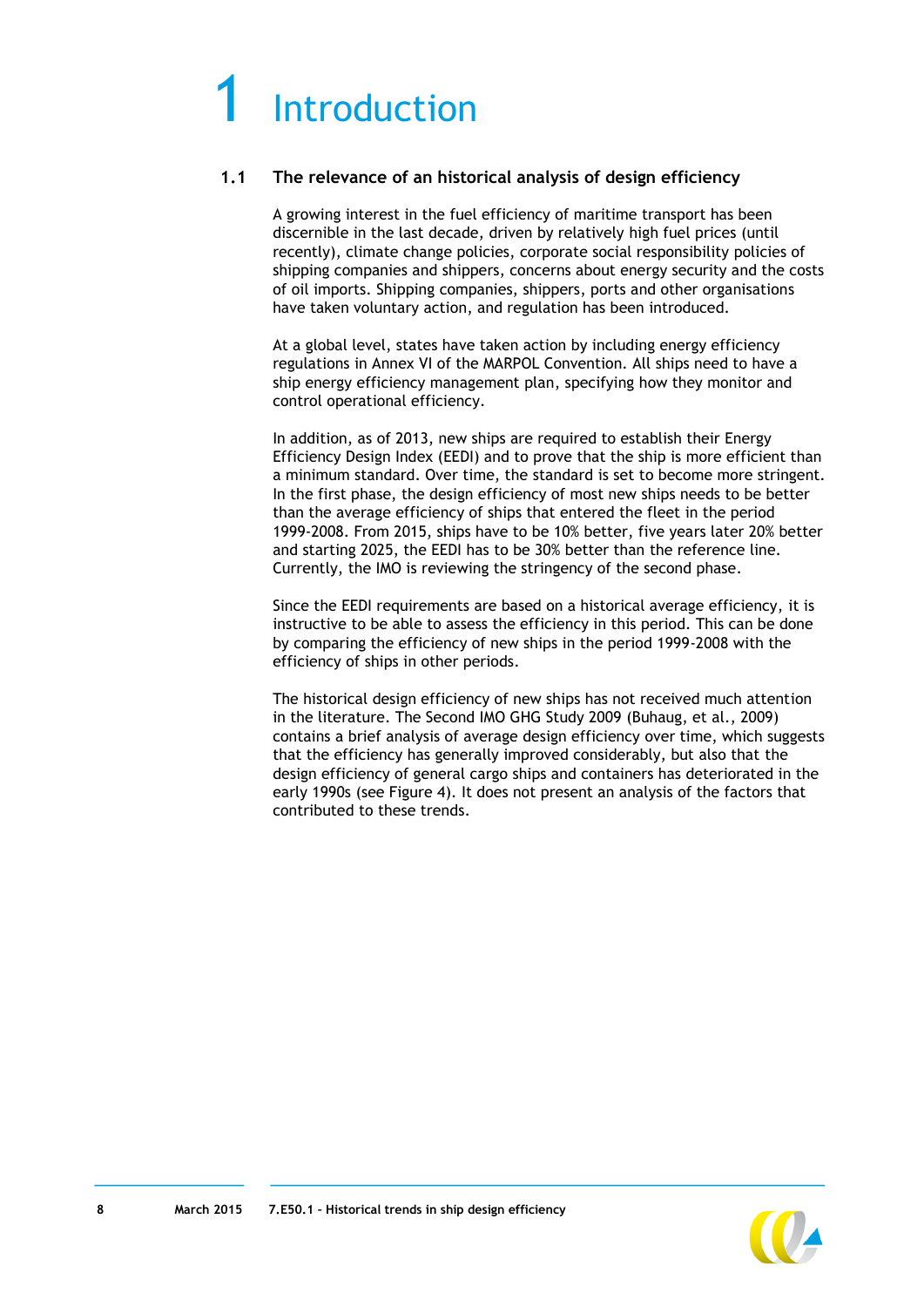<span id="page-8-0"></span>

Source: (Buhaug, et al., 2009). Note that the design efficiency is expressed in a different metric than used in this report.

Mortenson (2009) confirms the general trend but shows that the efficiency of specific ship types follows different trends (Mortensen, 2009). His article is based on a Lloyds Register study that uses an indicator called the 'fuel consumption index'.<sup>1</sup> While the efficiency of 1,800 TEU and 4,500 TEU containerships improved between 1990 and 2000 using this index and remained more or less constant until 2009, the design efficiency of VLCC tankers improved between 1995 and 2000, but deteriorated in the next period. The efficiency of handysize bulkers does not show any trend.

The lack of historical data on the design efficiency of ships is surprising in comparison with other transport modes. For aircraft, [Figure 5](#page-9-1) shows how efficiency has improved since the 1960s: after a steep decline between 1960 and 1990, improvements have levelled off in the 2000s. For trucks, there appears to be more variation in efficiency, as shown in [Figure 6.](#page-9-2) In this case, efficiency improvements have almost come to a standstill between 1990 and 2009.



-

<sup>&</sup>lt;sup>1</sup> We have not been able to locate the study and do not know what this indicator is.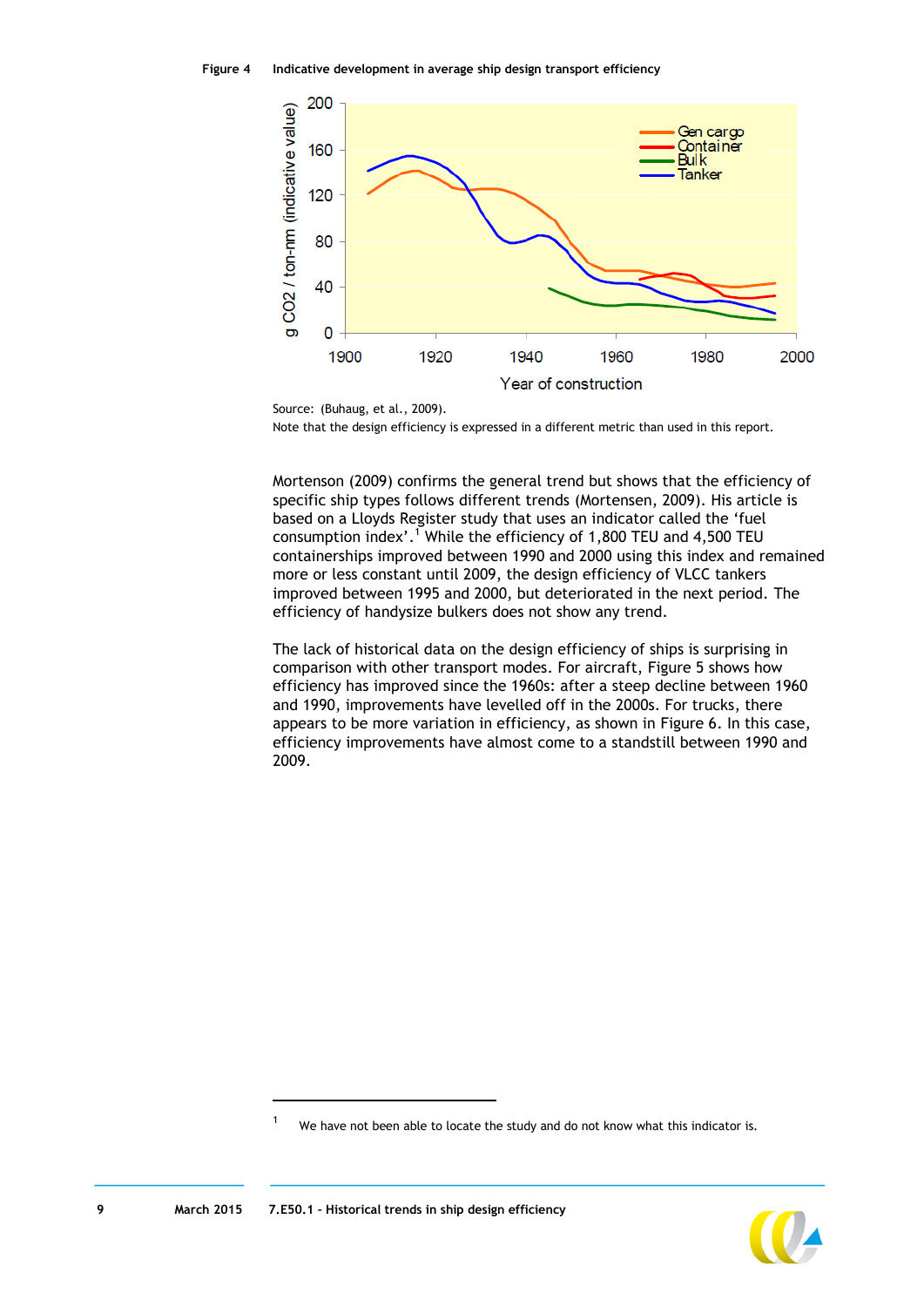<span id="page-9-1"></span>

Source: (ICCT, 2009).

<span id="page-9-2"></span>



Source: [http://www.nvfnorden.org/lisalib/getfile.aspx?itemid=4270, accessed 6-2-2015.](http://www.nvfnorden.org/lisalib/getfile.aspx?itemid=4270,%20accessed%206-2-2015)

A historical analysis can shed light on current state of the art and possibility to improve efficiency using existing technology. It may also show what drivers of efficiency improvements have been, and where regulation has had or can have an impact.

#### <span id="page-9-0"></span>**1.2 Subject of the study**

This study analyses the development of the design efficiency of new ships in the last 50 years. To that end, it analyses these three research questions:

- How has the design efficiency changed over time?
- Which changes in design have contributed to the changes in efficiency?
- Which drivers and barriers have resulted in design changes?

There are many definitions and metrics of design efficiency of ships. In this study, we have chosen to use the Estimated Index Value (EIV) because it has formed the basis for the current regulation of the design efficiency by requiring ships to have a maximum Energy Efficiency Design Index (EEDI). The EIV is a simplified form of the EEDI.

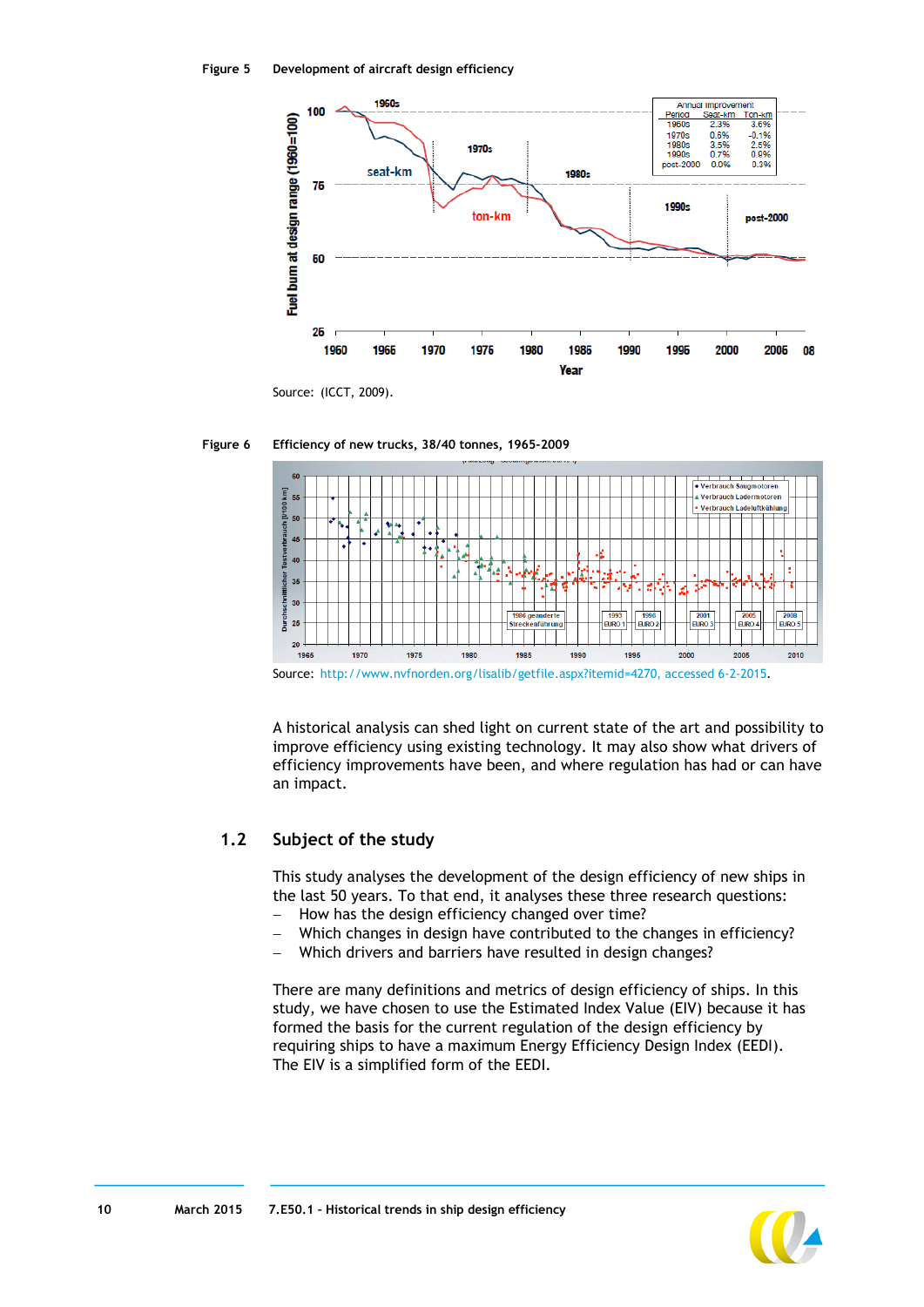In order to assess how good a ship's design efficiency is, we have compared its EIV to the reference line for the EEDI. The reference line is the best fit of a power function through the EIVs of ships that have entered the fleet between 1999 and 2008. A value above the reference line means that a ship emits more CO2 per tonne-mile under standard conditions, and it therefore less efficient, than the average comparable ship built between 1999 and 2008.

The EIVs have been calculated in conformity with resolution MEPC.215(63) (MEPC, 2012a). The following assumptions have been made in calculating the EIV:

- 1. the carbon emission factor is constant for all engines, i.e. CF,ME = CF,AE  $= CF = 3.1144 g CO<sub>2</sub>/g fuel;$
- 2. the specific fuel consumption for all ship types is constant for all main engines, i.e.  $SFC_{MF} = 190$  g/kWh;
- 3. P<sub>ME(i)</sub> is main engines power and is 75% of the total installed main power (MCRME(i));
- 4. the specific fuel consumption for all ship types is constant for all auxiliary engines, i.e.  $SFC_{AE} = 215$  g/kWh;
- 5.  $P_{AE}$  is the auxiliary power and is calculated according to paragraphs 2.5.6.1 and 2.5.6.2 of the annex to MEPC 212(63) (MEPC, 2012b) ;
- 6. no correction factors on ice class, voluntary structural enhancement, etc. are used;
- 7. innovative mechanical energy efficiency technology, shaft motors and other innovative energy efficient technologies are all excluded from the calculation, i.e.  $P_{A\text{Eeff}} = 0$ ,  $P_{PTI} = 0$ ,  $P_{eff} = 0$ .

This results in the following formula:

$$
190 \cdot \sum_{i=1}^{NME} P_{MEi} + 215 \cdot P_{AE}
$$
  
Estimated Index Value = 3.1144 · 
$$
\frac{Capacity \cdot V_{ref}}{Capacity \cdot V_{ref}}
$$

Capacity is defined as 70% of dead weight tonnage (DWT) for containerships and 100% of DWT for other ship types.  $V_{ref}$  refers to design speed. In conformity with the reference line calculations MEPC 215(63) (MEPC, 2012a), only ships of 400 GT or above are included.

The study focusses on bulk carriers, tankers and container ships, which are the three major ship types in terms of greenhouse gas emissions (IMO,MEPC, 2014).

Reference line values have been calculated according to the guidelines set out in (MEPC, 2011) Annex 19. Each ship type has a different reference line that is an exponential function of DWT. These functions are shown in [Table 1](#page-11-1) and in the graphs in the second chapter.

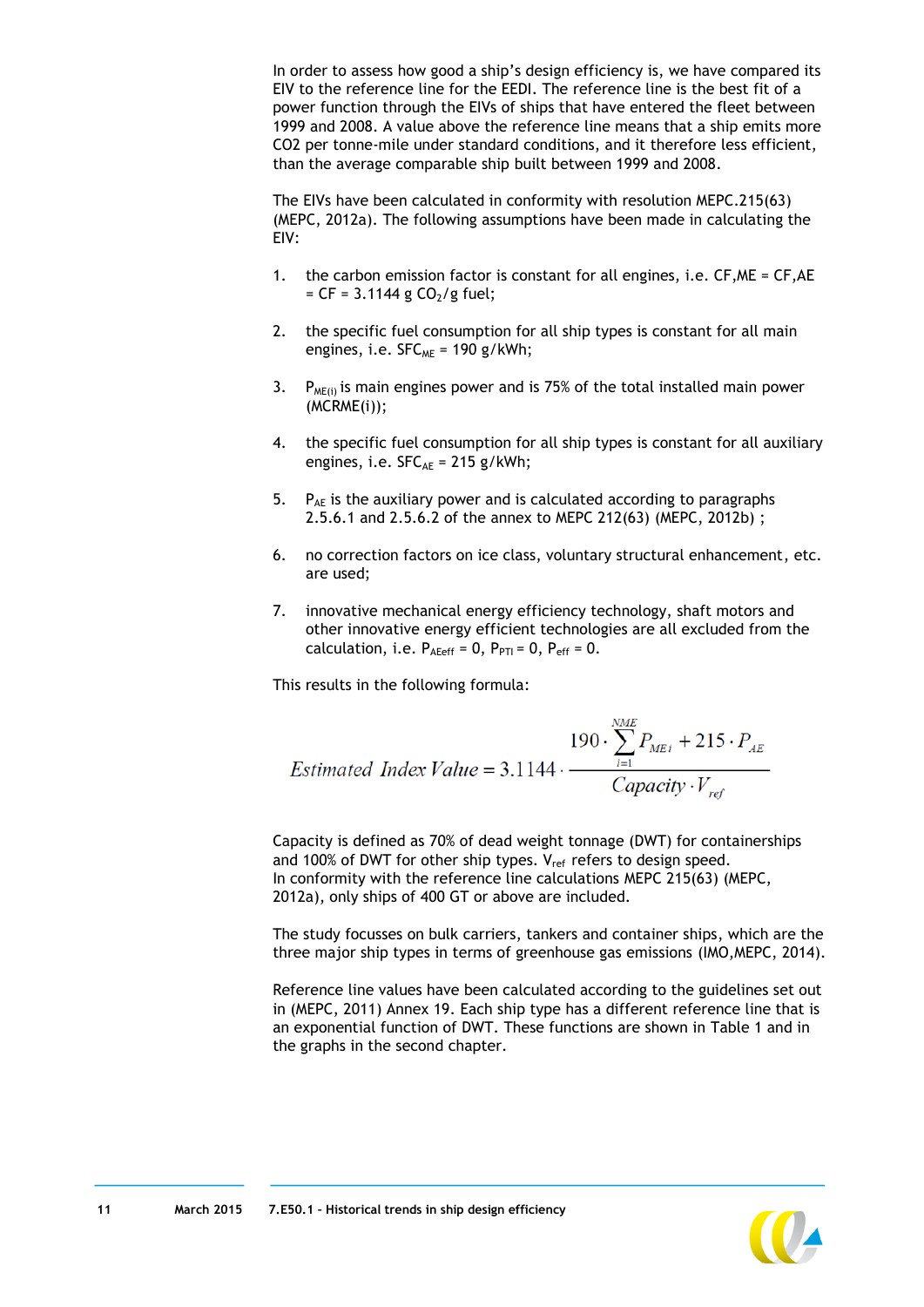#### <span id="page-11-1"></span>**Table 1 Reference line value for different ship types**

| Ship type           | Reference line value           |
|---------------------|--------------------------------|
| <b>Bulk carrier</b> | 961.79*(dwt) <sup>-0.477</sup> |
| Tanker              | 1218.8*(dwt) $^{-0.488}$       |
| Container ship      | 174.22*(dwt) <sup>-0.201</sup> |

Source: MEPC.203(62) Annex 19.

The data used in this study have been taken from the IHS Maritime World Register of Ships (for ships that are not active) and from Clarksons World Fleet Register (for active ships). For each ship for which sufficient data are available, the EIV has been calculated and compared with the reference line. Ships for which one or more relevant data fields did not contain a value have not been included in the analysis. In addition, we have excluded ships below 4,000 dwt (tankers) and 10,000 dwt (bulk carriers and container ships), since for these ships there are no EEDI requirements or the EEDI targets are less stringent than for ships above this value.

#### <span id="page-11-0"></span>**1.3 Outline**

This report first analyses the design efficiency of new bulk carriers, tankers, and container ships in Chapter [2.](#page-12-0) Chapter [3](#page-24-0) briefly discusses the main barriers and drivers, and Chapter [4](#page-27-0) concludes.

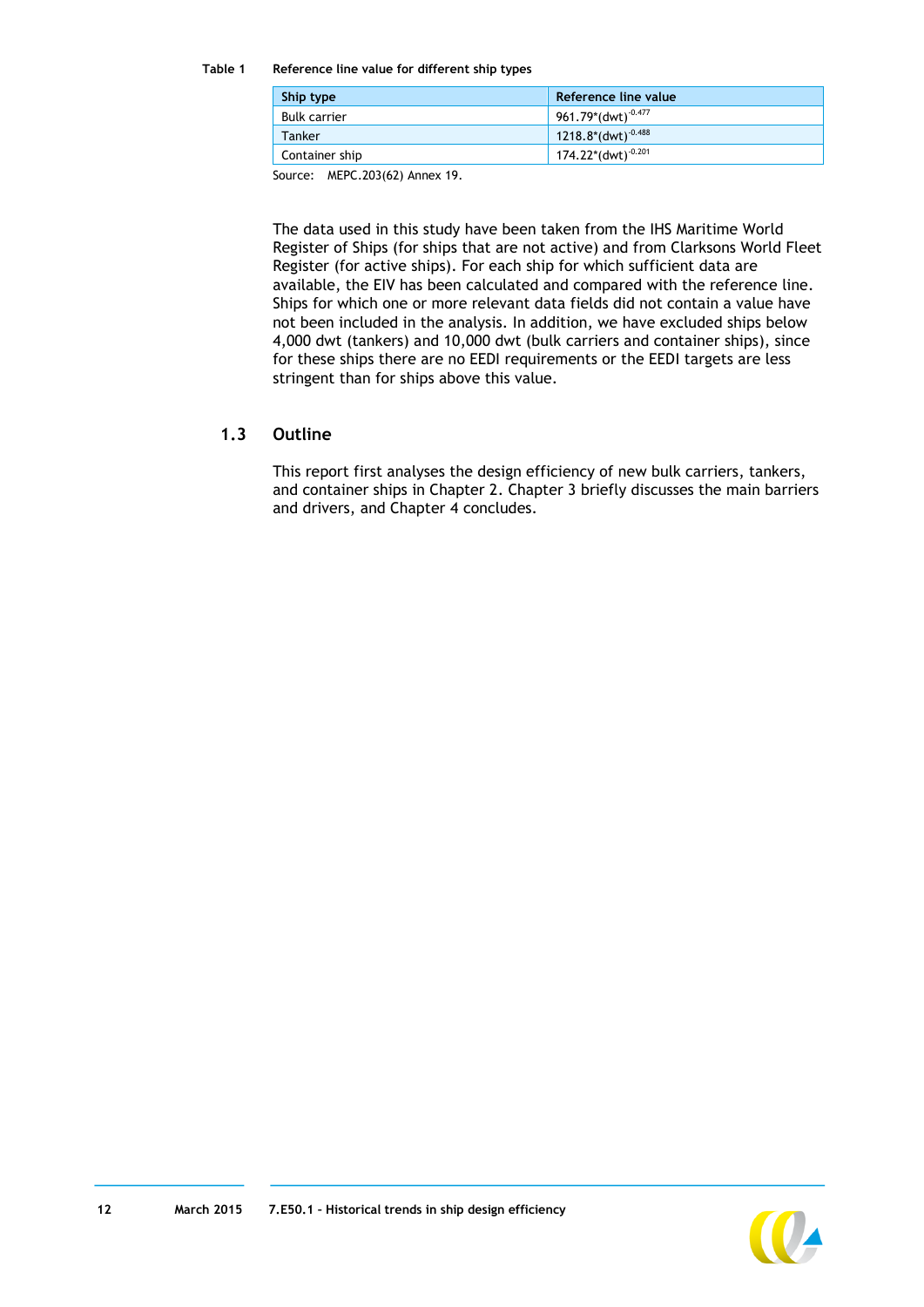# <span id="page-12-0"></span>2 Historical design efficiency

#### <span id="page-12-1"></span>**2.1 Introduction**

This chapter presents the analysis of the historical development of the EIV of bulk carriers, containerships and tankers. For all ships for which data was available, we have calculated the EIVs according to the method described in Section [1.2](#page-9-0) and compared it with the reference line. The difference is a measure for the relative efficiency of the ship, compared to a similar ship that has entered the fleet between 1999 and 2008.

For bulk carriers and container ships, the data allow us to analyse the development of the design efficiency from 1960. Container ships were built in sufficiently large numbers for a statistical analysis only from the 1970s onwards.

The remainder of this section presents for each ship type the overall development of the design efficiency, the development of the underlying factors main engine power, speed and capacity, and the same for specific size categories of ships. Section [2.2](#page-12-2) presents the analysis for bulk carriers, [2.3](#page-17-0) for tankers and Section [2.4](#page-20-0) for container ships.

### <span id="page-12-2"></span>**2.2 Historical design efficiency of bulk carriers**

For bulk carriers there was sufficient data to calculate the EIV scores from 1960. [Figure 7](#page-13-0) shows how the average deviation of the EIV from the reference line has changed over time. It indicates that the design efficiency of new ships deteriorated in the 1960s, increasing from the reference line to 29% above the reference line in 1980. The design efficiency improved considerably in the 1980s to 7% under the reference line around 1990. This means that there was an efficiency improvement of 28% in 10 years. After 1990, there has been a gradual deterioration in efficiency that lasted until 2013.

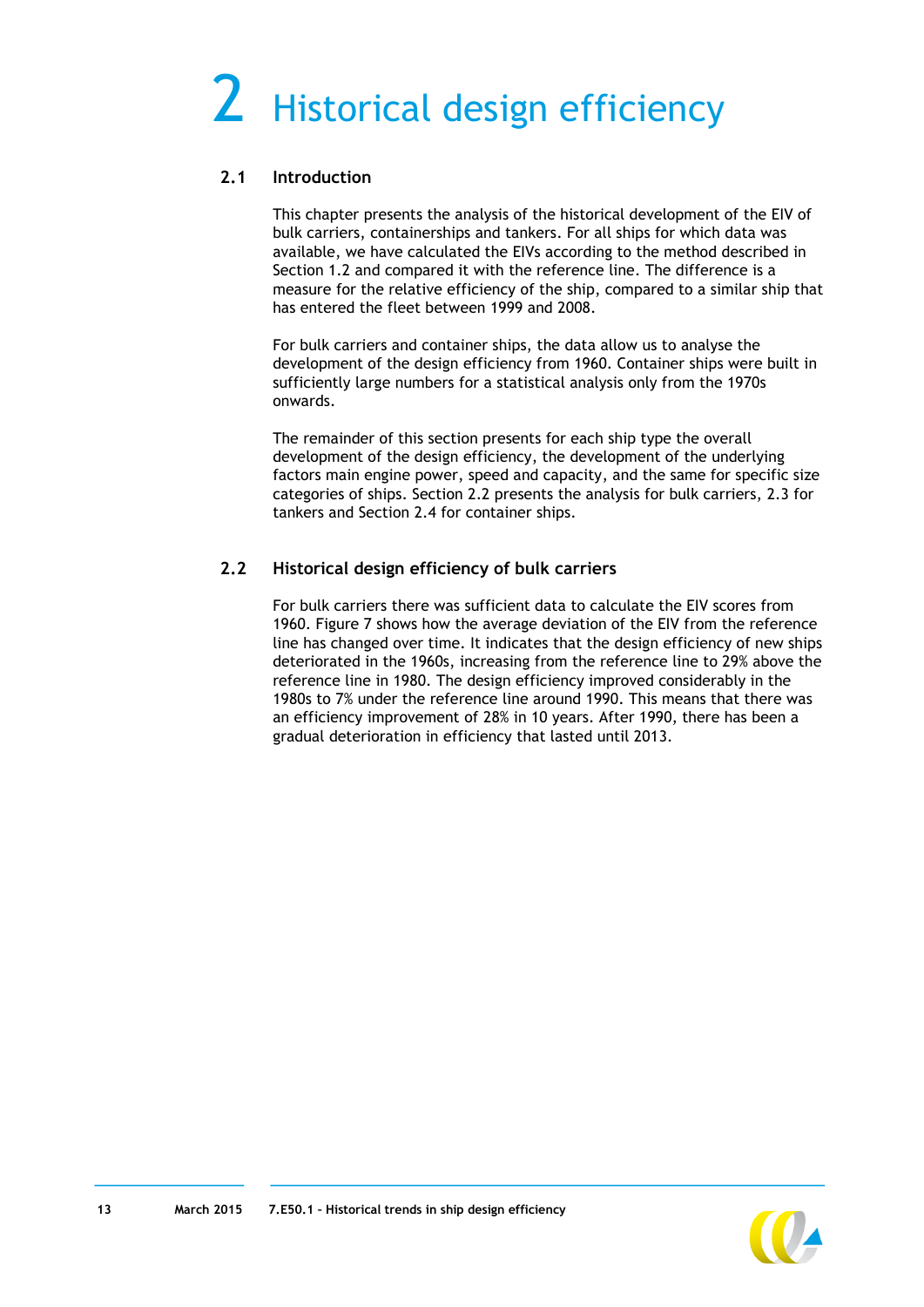<span id="page-13-0"></span>



Source: IHS Maritime World Register of Ships, Clarkson World Fleet Register, calculation CE Delft.



Another way to present the development in design efficiency is to compare the reference line that has been calculated for ships that have entered the fleet between 1999 and 2008 (and which has been taken as the EEDI reference line) with the best fit power curves for other decades.

[Figure 8](#page-13-1) shows the EEDI reference line in blue. Bulk carriers that entered the fleet in the 1960s and 1970s were less efficient than ships that entered the fleet at the first decade of the new millennium. In contrast, ships in the 1980s and 1990s were more efficient.



<span id="page-13-1"></span>**Figure 8 Best fit power curves for bulk carriers, 1960s-2000s**



Source: IHS Maritime World Register of Ships, Clarkson World Fleet Register, calculation CE Delft.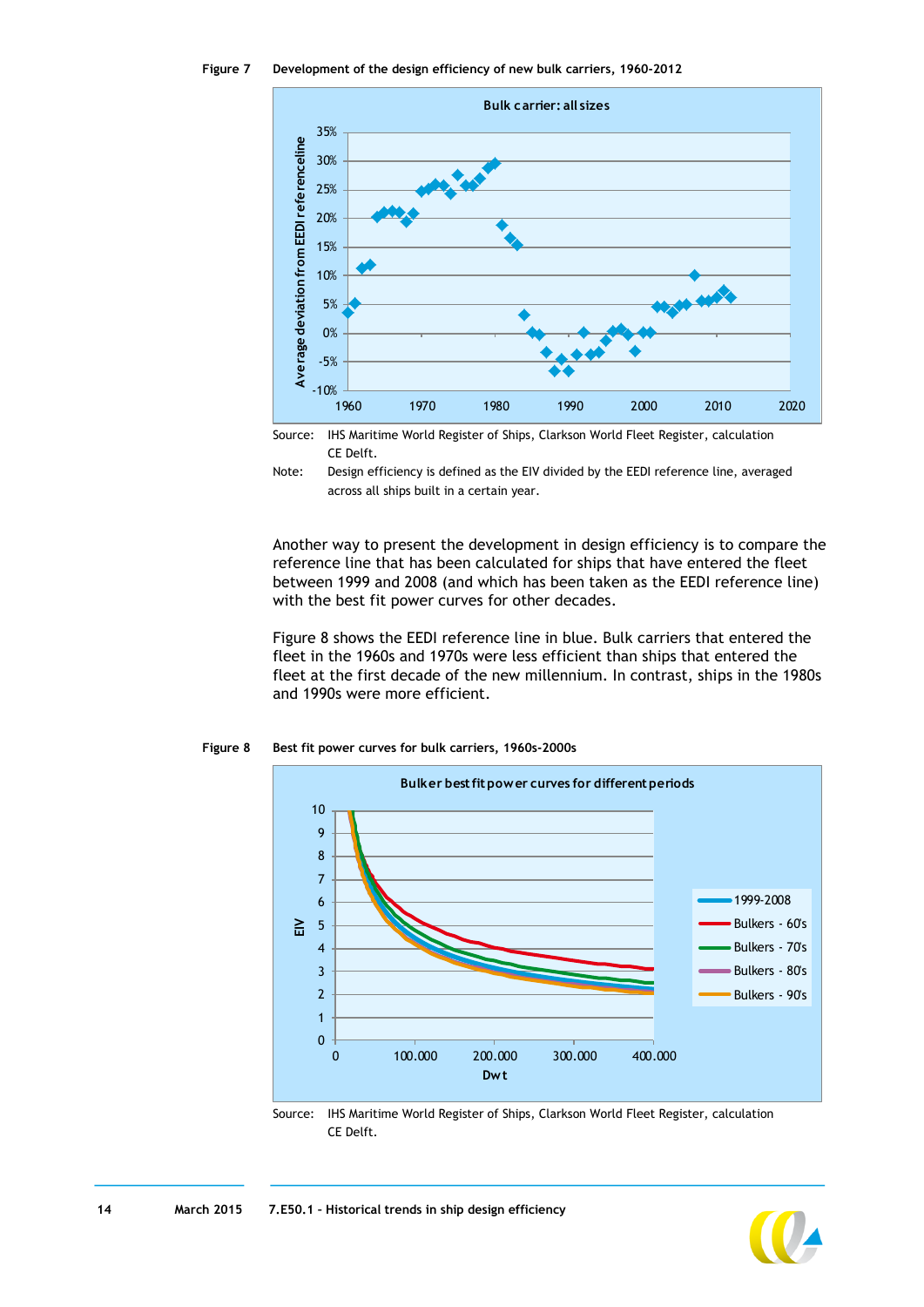[Table 2](#page-14-0) shows the coefficients for the EEDI referenced line and the best fit power curves through the EIVs of new ships built in five consecutive decades. Because of a slightly different sample, we have recalculated a reference line for 1999-2008, which is marginally different from the EEDI reference line, and compared the best fit curves from other decades to the recalculated line.<sup>2</sup> In order to facilitate the comparison, the relative difference is also shown for bulk carriers of four different sizes. Ships from the 1960s and 1970s were about one fifth to a quarter less efficient than the EEDI reference line, whereas ships from the 1980s and 1990s were up to one tenth more efficient. Especially the larger ships from the 1980s and 1990s were more efficient than the corresponding ships built during the reference line period 1999–2008.

| Reference line      | a        | b       | 50,000 | 100,000 | 200,000 |
|---------------------|----------|---------|--------|---------|---------|
| EEDI reference line | 961,8    | $-0,48$ |        |         |         |
| 1999-2008           | 1.357,6  | $-0,51$ | 0%     | 0%      | 0%      |
| 60's                | 709,1    | $-0,43$ | $+15%$ | $+21%$  | $+27%$  |
| 70's                | 1.416,3  | $-0.49$ | $+20%$ | $+21%$  | $+22%$  |
| 80's                | 3.164,4  | $-0,58$ | $+0%$  | $-5%$   | $-10%$  |
| 90's                | 1.572, 1 | $-0,52$ | $-5%$  | $-7%$   | $-8%$   |

#### <span id="page-14-0"></span>**Table 2 Coefficients for best fit power curves of bulk carriers in different periods**

#### **2.2.1 The contribution of size, power and speed**

Changes in the EIV and in our efficiency metric are the result of changes in the main engine power, capacity or speed of ships. [Figure 9](#page-15-0) shows how the design efficiency of bulk carriers, their average speed, main engine power and capacity have changed since 1960. Design efficiency is expressed as the average difference between the EIV and the reference line, whereas the other parameters are indexed to their 2010 values. The graph shows that the main engine power increased sharply in the 1960s and varied between 80% and 100% of its 2010 value since the 1970s. Speed increased initially to about 5% above the average 2010 value in 1975, then declined to just below the 2010 value in 1990 and increased gradually to its 2010 average. The development of the average size shows the largest changes. Bulk carriers have increased in size from about 25% of their 2010 level in 1960s. The increase in the late 1980s, beginning 1990s was particularly fast, but followed by a sharp decline in the mid-1990s.

<sup>2</sup> Our sample does not include bulkers below 10,000 dwt, which is the value below which bulkers do not need to comply with the EEDI, tankers below 4,000 dwt and containerships below 10,000 dwt, whereas the reference lines have been calculated for all ships over 400 GT.



-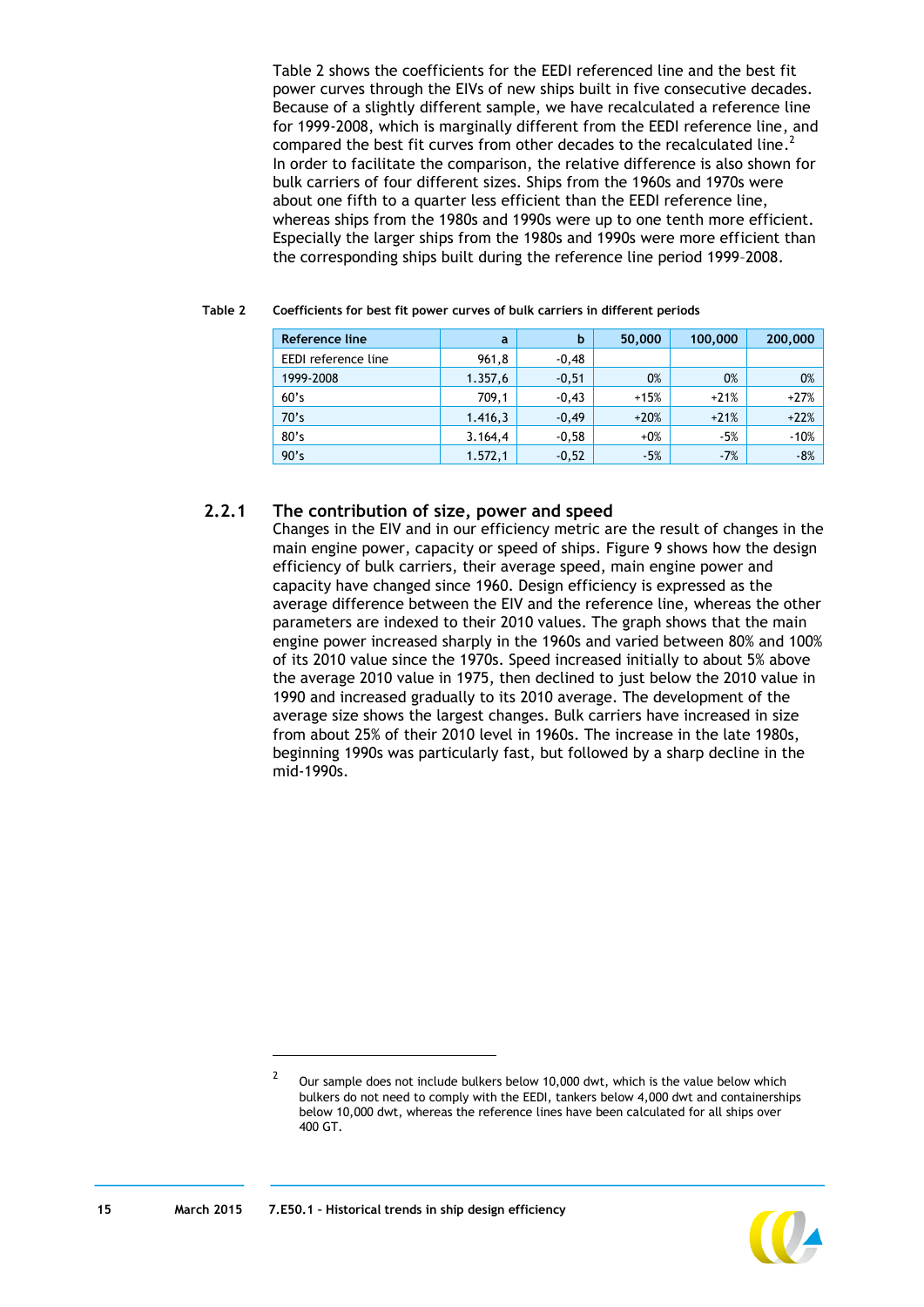<span id="page-15-0"></span>**Figure 9 Development of the design efficiency, main engine power, speed and capacity of bulk carriers**



Source: IHS Maritime World Register of Ships, Clarkson World Fleet Register, calculation CE Delft.

The decomposition of [Figure 9](#page-15-0) is not easy to interpret because factors are interrelated and because design efficiency is defined as the difference between the EIV and the reference line. The interrelation between the factors is clear in the 1960s. The increase in main engine power between 1960 and 1970 coincided with a deterioration of the design efficiency, but did not necessarily cause it, because the increase in power also coincided with an increase in the average size. However, in the chosen measure for design efficiency an increase in engine power and a corresponding increase in size need not result in a change in the design efficiency. If, for example, the average size of bulk carriers increases from 30,000 dwt to 50,000 dwt, and their design speed remains equal, the engine power can increase by 22% without changing the average design efficiency, because the difference with the reference line would remain equal.

[Figure 10](#page-16-0) shows how the design efficiency and the factors that are used to calculate it have changed over time for six size categories of bulk carriers. For all these categories, size has remained fairly constant over time, generally showing a gradual increase of about 20% or less in five decades. The population of the fleet has changed to include more large ships over time. In fact, the largest ship size categories in the figure have only been built in sufficient numbers from 1970 onwards, which is why the 1960s are not included in the two bottom panels of [Figure 10.](#page-16-0)

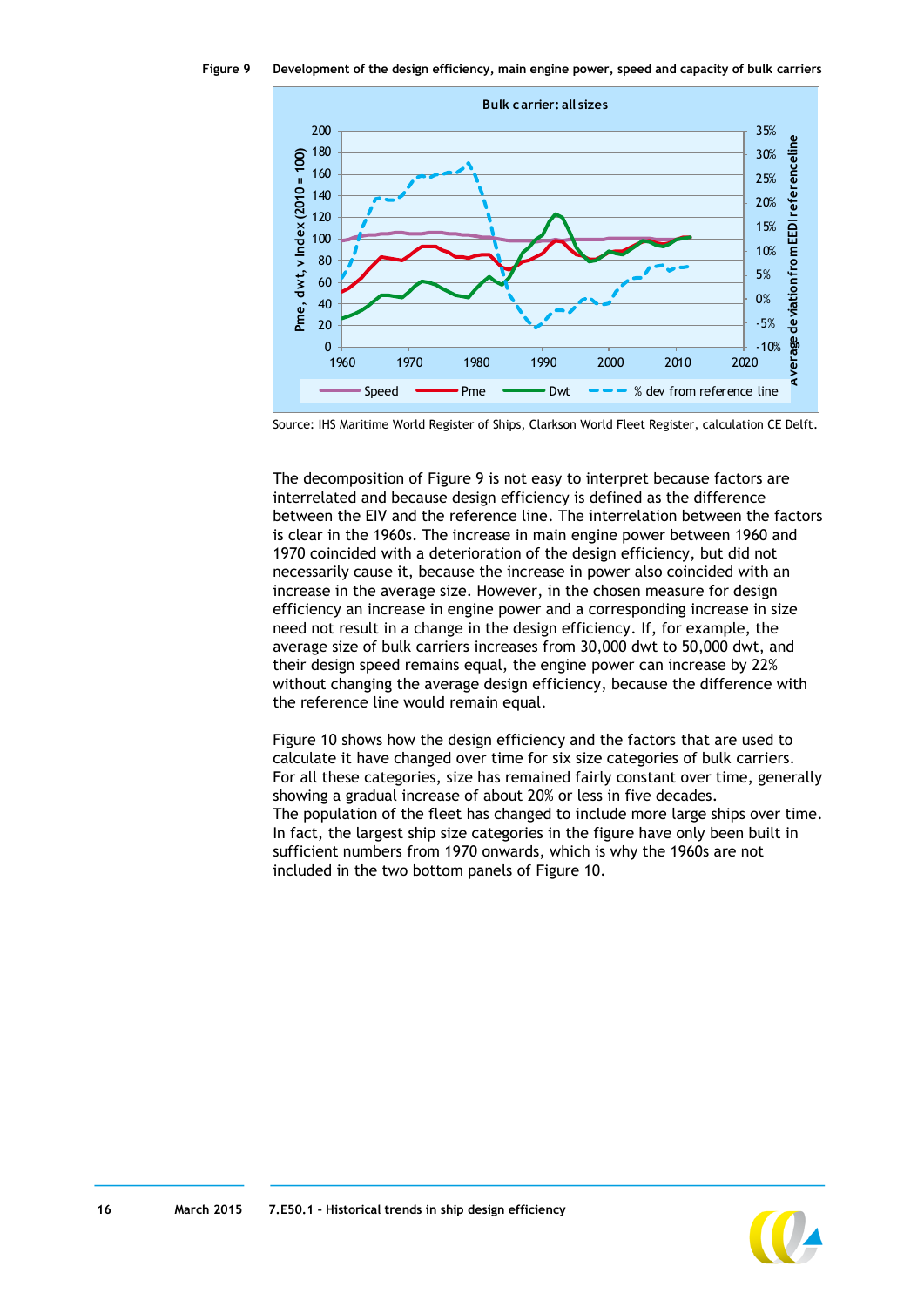<span id="page-16-0"></span>

**Figure 10 Development of the design efficiency, main engine power, speed and capacity of bulk carriers of different sizes**

Source: IHS Maritime World Register of Ships, Clarkson World Fleet Register, calculation CE Delft.

Within all size categories, the design efficiency has improved considerably in the 1980s. Some size categories started early: the efficiency of ships above 60,000 dwt started improving after around 1975, whereas the improvement of the smaller ships did not start until 1980. The design efficiency reached a maximum around 1990 and deteriorated after that for ships over 40,000 dwt.

The efficiency improvement in the 1980s has been brought about by a sharp reduction in the main engine power. The change in average speed was much less than would be expected on the basis of the reduction in engine power and the average size has remained constant or increased only slightly.<sup>3</sup> So the efficiency improvement must have been due to other factors, such as the hull shape. This is corroborated by an article of Smit and Pijcke, who report that in the 1970s, naval architects and maritime engineers focussed in improving the specific fuel efficiency of engines and on improving the hull design through decreasing the block coefficient (Smit & Pijcke, 1985).

 $\overline{a}$ 



<sup>3</sup> To be precise, the reduction in main engine power was larger than the change in speed to the third power.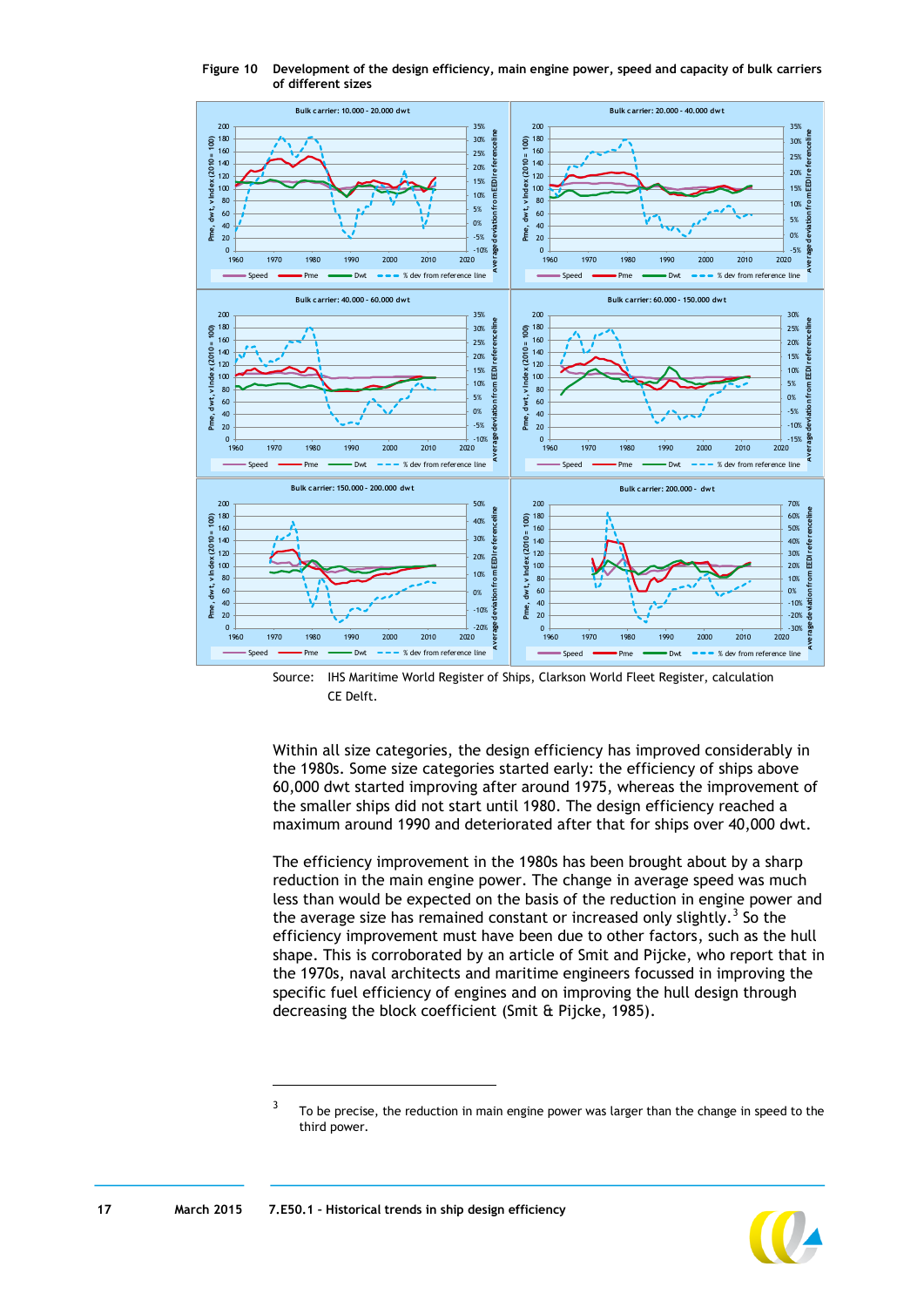The deterioration of the efficiency after 1990 has been brought about by an increase in main engine power. In some size categories, speed also increased, but much less than can be accounted for by the power increase. Kristensen and Lützen have shown that the block coefficient has increased in this period, i.e. ships have become more box-like (Kristensen & Lützen, 2012). At the same time, the length displacement ratio (L/displ.volume<sup>1/3</sup>) has decreased, so ships have become less slender. Both factors increase the resistance of the hull when moving through water.

There can be several reasons why ship owners choose to build ships that are less efficient. One is that in some ports and canals, ship dimensions are restricted. In order to be able to maximise transport work, ship owners can choose to choose to maximise cargo capacity within these constraints. This is especially attractive when freight rates are high and fuel prices are low. The second is that fuller form ships are cheaper to build as they require less steel and also less manpower to assemble (Smit & Pijcke, 1985). So when steel prices and wages are high while fuel is cheap, fuller form ships become more attractive.

#### <span id="page-17-0"></span>**2.3 Historical design efficiency of tankers**

Our database contains sufficient data for tankers to calculate the EIV scores from 1960. [Figure 11](#page-17-1) shows how the deviation of the EIV from the reference line has changed over time. The graph shows large swings in the average efficiency of new builds in the 1960s and 1970s, with a peak in 1977. In that year, the EIV was on average 17% above the reference line. The design efficiency improved considerably until 1990 when it was 9% below the reference line. This means that there was an efficiency improvement of 22% in 10 years. After 1988, there has been a gradual deterioration in efficiency that lasted until around 2008, after which year efficiency improvements became apparent.



<span id="page-17-1"></span>**Figure 11 Development of the design efficiency of new tankers, 1960-2012**

Source: IHS Maritime World Register of Ships, Clarkson World Fleet Register, calculation CE Delft.

Note: Design efficiency is defined as the EIV divided by the EEDI reference line, averaged across all ships built in a certain year.

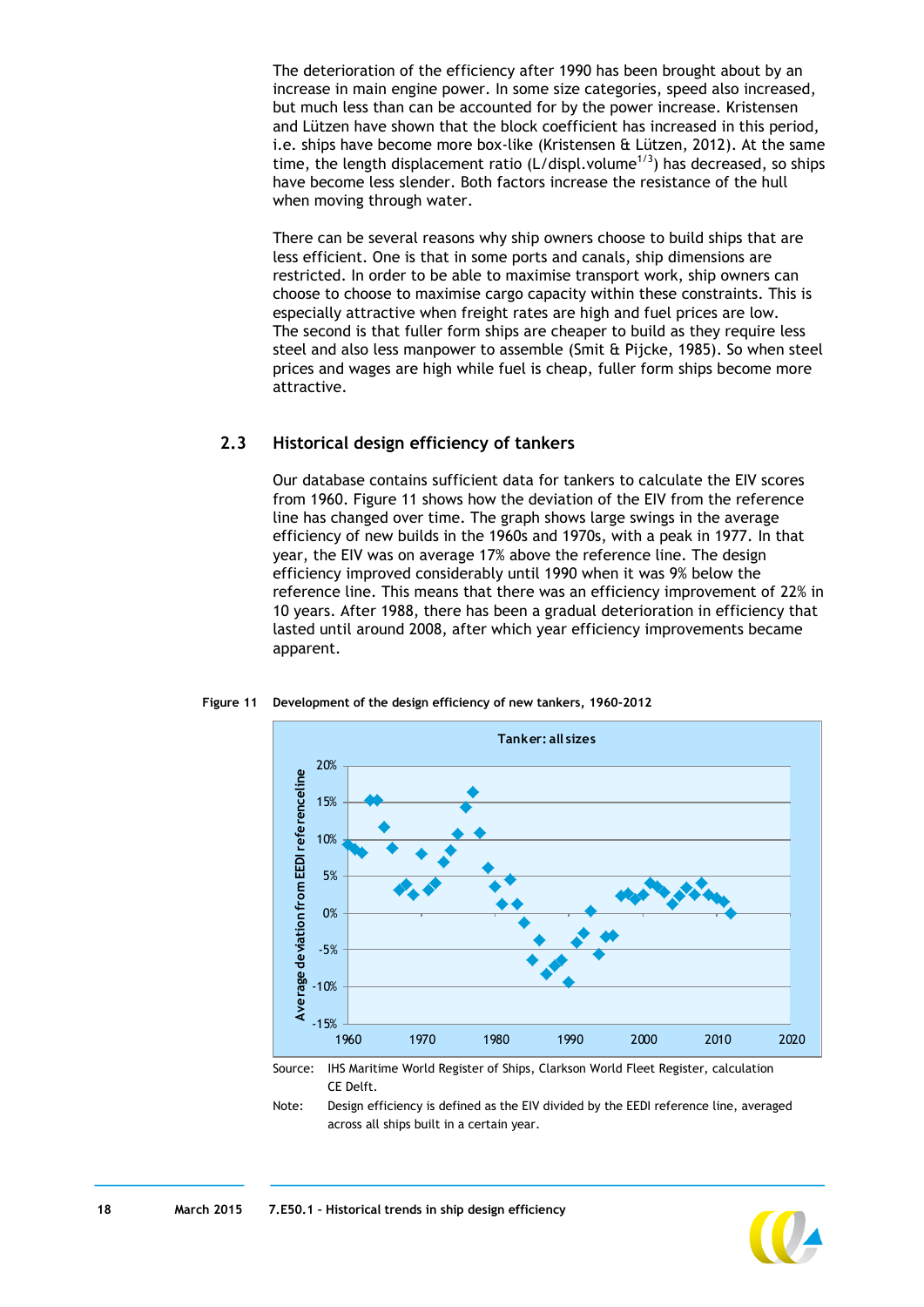[Figure 12](#page-18-0) shows how the EEDI reference line for tankers compares to the best fit power curves for tankers in the decades studied in this report. Because of a slightly different sample, we have recalculated a reference line for 1999-2008, which is marginally different from the EEDI reference line, and compared the best fit curves in other years to the recalculated line.<sup>4</sup> The power curves have come down from the 1960s through the 1990s, before going up again to a level just above the 1980s curve in the years over which the reference line has been established.



#### <span id="page-18-0"></span>**Figure 12 Best fit power curves for tankers, 1960s-2000s**

Source: IHS Maritime World Register of Ships, Clarkson World Fleet Register, calculation CE Delft.

[Table 3](#page-18-1) shows the coefficients for the best fit power curves through the EEDI of new tankers built in five consecutive decades. In order to facilitate the comparison, the relative difference is also shown for bulk carriers of three different sizes. Ships from the 1960s were about one tenth to a third less efficient than the EEDI reference line, whereas ships from the 1990s were up to 7% more efficient.

#### <span id="page-18-1"></span>**Table 3 Coefficients for reference line of tankers in different periods**

| Reference line      | a       | b       | 50,000 | 100,000 | 200,000 |
|---------------------|---------|---------|--------|---------|---------|
| EEDI reference line | 1.218,8 | $-0,49$ |        |         |         |
| 1999-2008           | 1.387,9 | $-0,50$ | 0%     | 0%      | 0%      |
| 60's                | 431,9   | $-0,38$ | $+10%$ | $+19%$  | $+29%$  |
| 70's                | 1.063,3 | $-0,47$ | $+5%$  | $+8%$   | $+10%$  |
| 80's                | 1.301,5 | $-0,50$ | $-5%$  | $-5%$   | $-5%$   |
| 90's                | 1.543,5 | $-0,51$ | $-5%$  | $-6%$   | $-7%$   |

-



<sup>4</sup> Our sample does not tankers below 4,000 dwt (the value below which tankers do not need to comply with the EEDI), whereas the reference lines have been calculated for all ships over 400 GT. This slightly tilts the recalculated line downwards for larger tankers.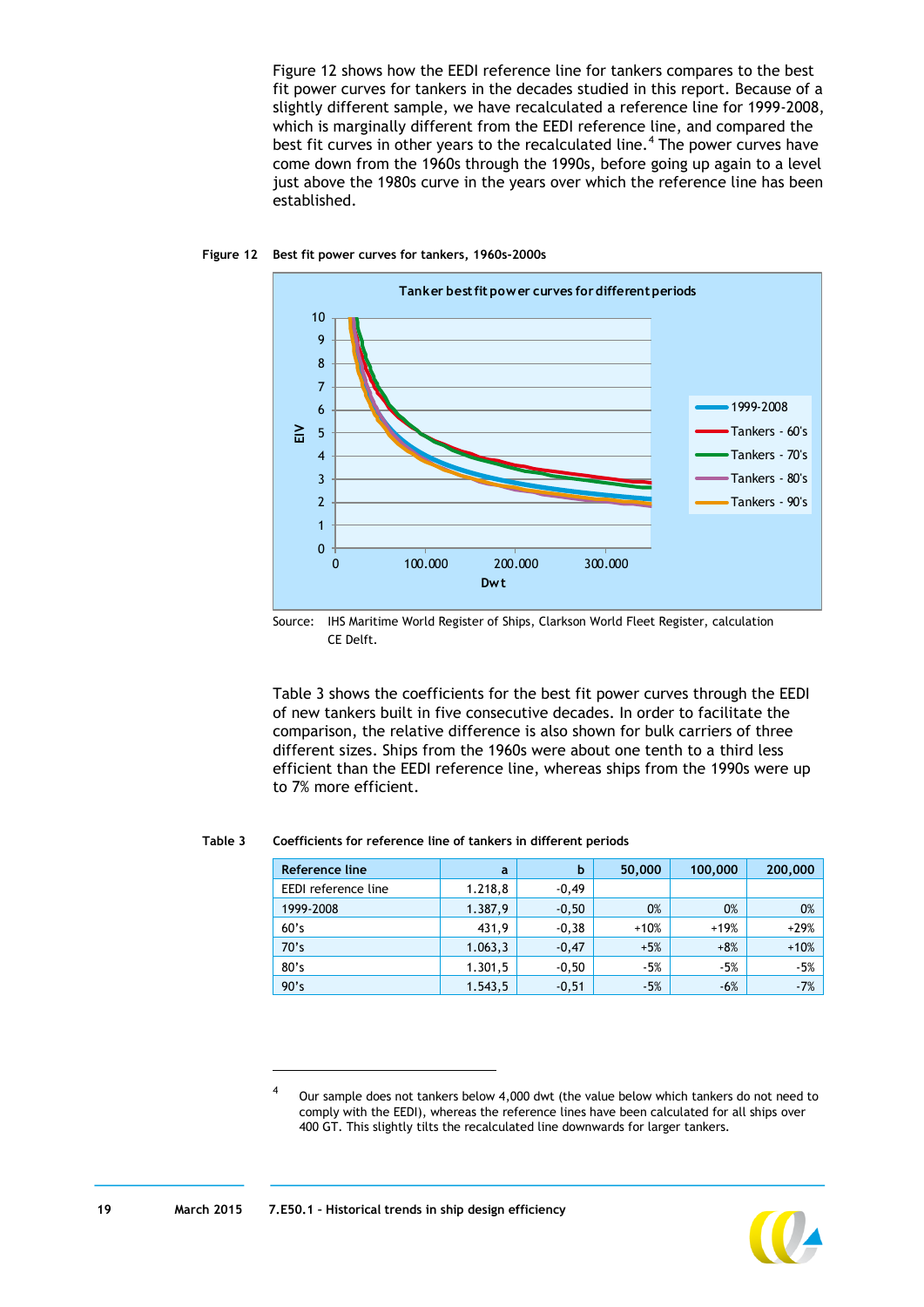#### **2.3.1 The contribution of size, power and speed**

Changes in the EIV and in our efficiency metric are the result of changes in the main engine power, capacity or speed of ships. [Figure 13](#page-19-0) shows how the design efficiency of tankers, their average speed, main engine power and capacity have changed since 1960. Design efficiency is expressed as the average difference between the EIV and the reference line, whereas the other parameters are indexed to their 2010 values.

The graph shows that the average size of new tankers increased strongly between 1960 and 1975, and then declined to the 1960s value by 1984, after which a gradual increase took place. The average speed decreased from above 15 knots in the early 1960s to above 13 knots in the late 1980s before gradually increasing to just above 14 knots in the 2000s. The main engine power appears to track ship size.

**Tanker: all sizes** 200 20% **Average deviation from EEDI referenceline** referenceline 180  $P$ me, dwt, v $Index(2010 = 100)$ **Pme, dwt, v Index (2010 = 100)** 15% 160 140 10% 120 deviation from EEDI 100 5% 80 0% 60 40 -5% 20 rage  $\Omega$  $-10%$ 1960 1970 1980 1990 2000 2010 2020 Aver Speed  $\longrightarrow$  Pme  $\longrightarrow$  Dwt  $\longrightarrow$  % dev from reference line

<span id="page-19-0"></span>**Figure 13 Development of the design efficiency, main engine power, speed and capacity of tankers**

Source: IHS Maritime World Register of Ships, Clarkson World Fleet Register, calculation CE Delft.

[Figure 14](#page-20-1) shows how the design efficiency and the factors that are used to calculate it have changed over time for six size categories of tankers. Smaller tankers, with a dwt of up to 60,000, have gradually increased in size, while the average size of the larger tankers has remained within a band of  $\pm 20\%$  of their 2010 value. The speed has varied by about 10% but the largest variation has been in engine power. To some extent, engine power has changed in line with speed and ship size, but the variation in engine power also points to changes in hull design.

Tankers with a size between 60,000 and 100,000 dwt show the relevance of hull design. Between 1972 and 1989 their size remained constant (with a small dip in the early 1980s) while their speed and main engine power decreased. The decrease in main engine power was larger than could be expected on the basis of the change in speed: the speed decreased by 10% on average, while the engine power decreased by over 40%. This means that the hull efficiency or propulsion efficiency have probably improved significantly in this period. The following period presents a sharp contrast. In this period, the average speed increased from about 14.1 knots to 14.9 knots, a 4.4% increase. According to the rule-of-thumb that propulsion power is correlated with the

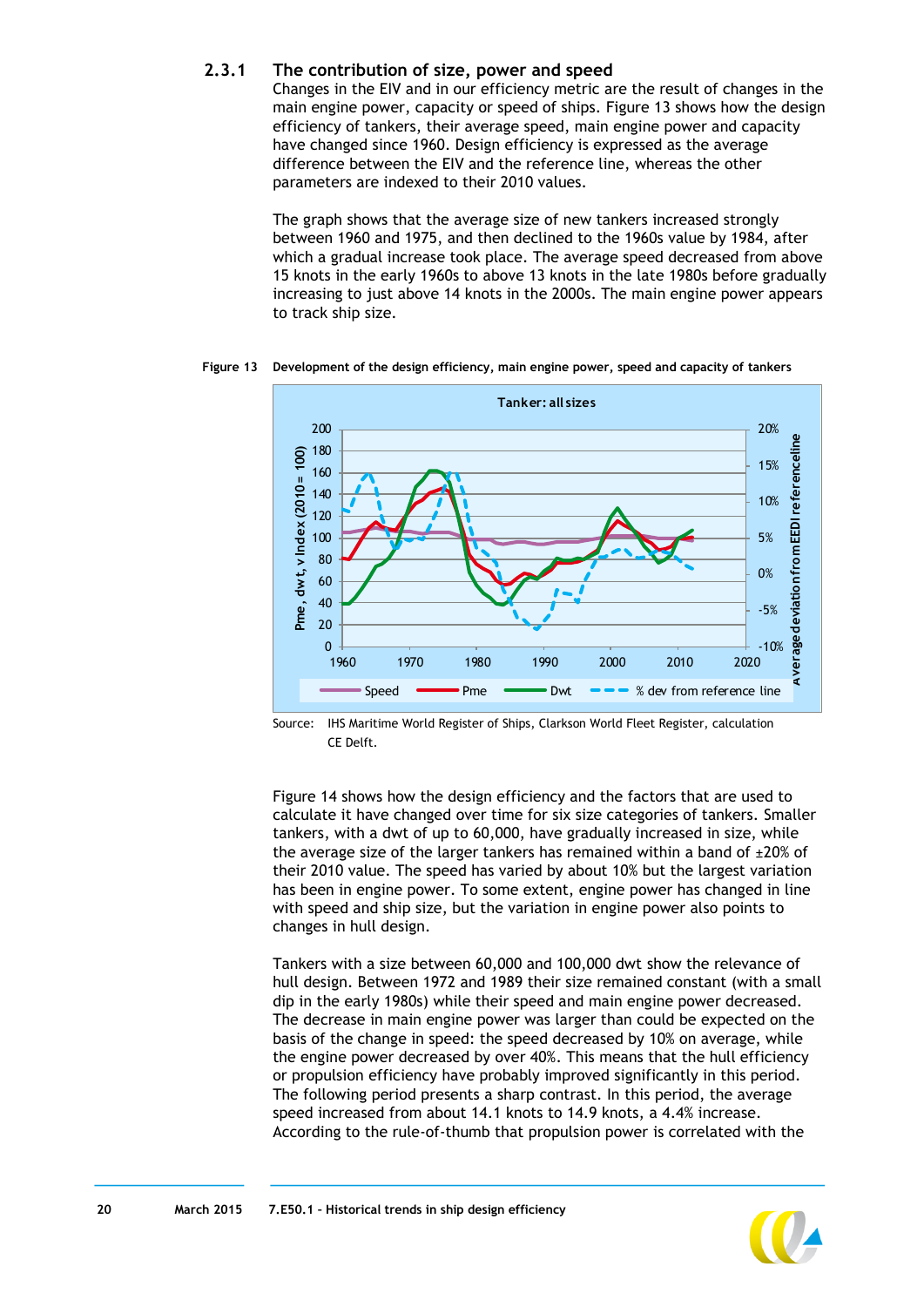third power of the speed, such a speed increase would have required a 14% increase in engine power, not counting the average size of the ships that decreased by more than 10% in this period. Instead, the average engine power increased by 30%. This has to be related to a deterioration of the hull and propulsion efficiency. Kristensen and Lützen have shown that for this type of tankers, the block coefficient and the Froude number have both increased, while the length displacement ratio has decreased, all contributing to a less efficient hull form (Kristensen & Lützen, 2012).



<span id="page-20-1"></span>**Figure 14 Development of the design efficiency, main engine power, speed and capacity of tankers of different sizes**

#### <span id="page-20-0"></span>**2.4 Historical design efficiency of container ships**

Our database has data on a sufficient number of containerships from about 1970 onwards. For ships built in the 1960s, only a few records per year have the required data to calculate the EEDI, so the average is not very reliable. [Figure 15](#page-21-0) shows how the deviation of the EIV from the reference line has changed since 1970. The graph shows large swings in the average efficiency of new builds in the 1970s, and a marked decline until the mid-1980s. The period until 2000 saw a steady deterioration of the design efficiency of new container ships, followed by an improvement after around 2006, the year in which some of the fastest container ships ever built entered the fleet.



Source: IHS Maritime World Register of Ships, Clarkson World Fleet Register, calculation CE Delft.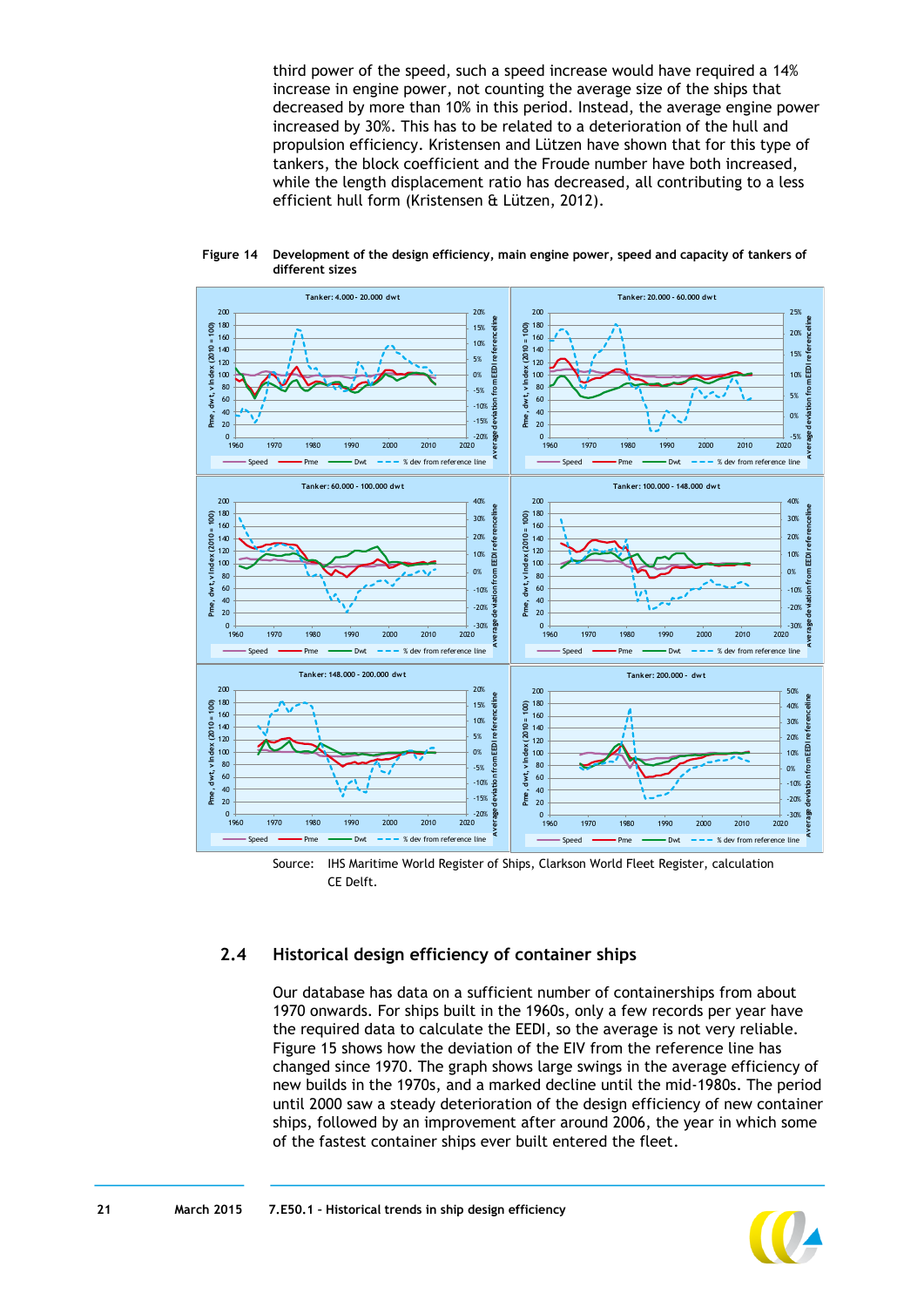<span id="page-21-0"></span>



Source: IHS Maritime World Register of Ships, Clarkson World Fleet Register, calculation CE Delft.



[Figure 16](#page-22-0) shows how the EEDI reference line for container ships compares to the best fit power curves for container ships in the decades studied in this report. Because of a slightly different sample, we have recalculated a reference line for 1999-2008, which is marginally different from the EEDI reference line, and compared the best fit curves from other decades to the recalculated line.<sup>5</sup> The most efficient containerships were built in the 1980s. In the subsequent decades the design efficiency deteriorated, albeit never to the level of the 1970s. Note, however, that the comparison does not hold over all sizes, because of the dramatic increase in the size of container ships. The largest containership in our database from the 1970s was 50,000 dwt, increasing to 60,000 dwt in the 1980s, 82,000 dwt in the 1990s and 165,000 dwt in the 2000s.

<sup>5</sup> Our sample does not include containerships below 10,000 dwt (the value below which container ships do not need to comply with the EEDI), whereas the reference lines have been calculated for all ships over 400 GT. This slightly tilts the recalculated line downwards for larger ships.



-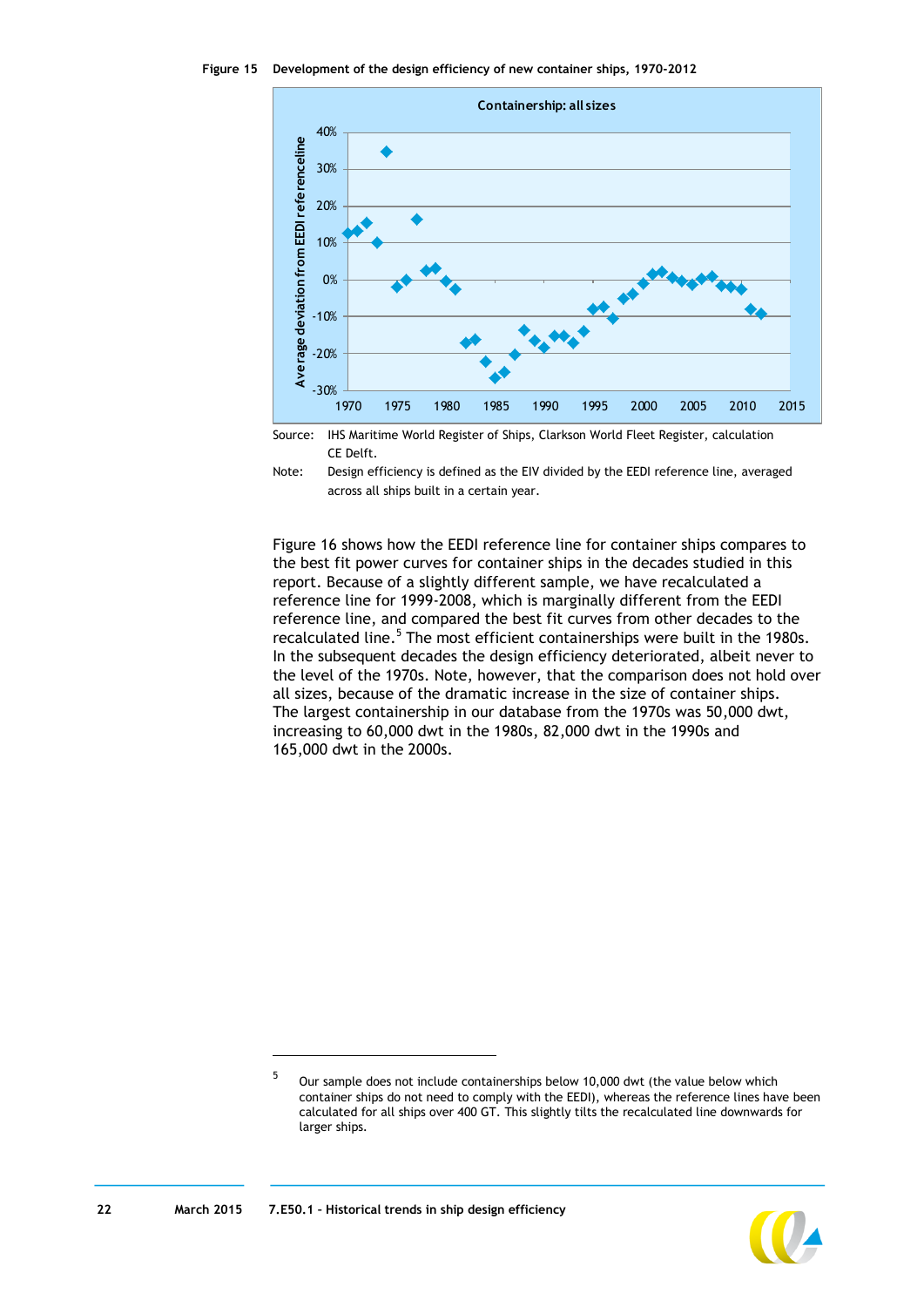<span id="page-22-0"></span>

Source: IHS Maritime World Register of Ships, Clarkson World Fleet Register, calculation CE Delft.

[Table 4](#page-22-1) shows the coefficients for the best fit power curves through the EEDI of new container ships built in five consecutive decades.

#### <span id="page-22-1"></span>**Table 4 Coefficients for reference line of containerships in different periods**

| Reference line      | a     | b       | 50,000 | 100,000   | 200,000   |
|---------------------|-------|---------|--------|-----------|-----------|
| EEDI reference line | 174,2 | $-0,20$ |        |           |           |
| 1999-2008           | 150,0 | $-0,19$ | 0%     | 0%        | 0%        |
| 70's                | 71,4  | $-0,11$ | $+15%$ | Not built |           |
| 80's                | 201,6 | $-0,24$ | $-21%$ | Not built |           |
| 90's                | 136,9 | $-0,19$ | $-11%$ | $-11%$    | Not built |

#### **2.4.1 The contribution of size, power and speed**

Changes in the EIV and in our efficiency metric are the result of changes in the main engine power, capacity or speed of ships. [Figure 17](#page-23-0) shows how the design efficiency of container ships, their average speed, main engine power and capacity have changed since 1970. Design efficiency is expressed as the average difference between the EIV and the reference line, whereas the other parameters are indexed to their 2010 values.

The graph shows that the average size of new container ships increased almost continuously, with large increases around 2000 and 2010. The average speed decreased from circa 21 knots in the early 1970s to 18 knots in the late 1980 before gradually increasing to just 23 knots in 2010. The average main engine power decreased between 1973 and 1985 and increased after that year.

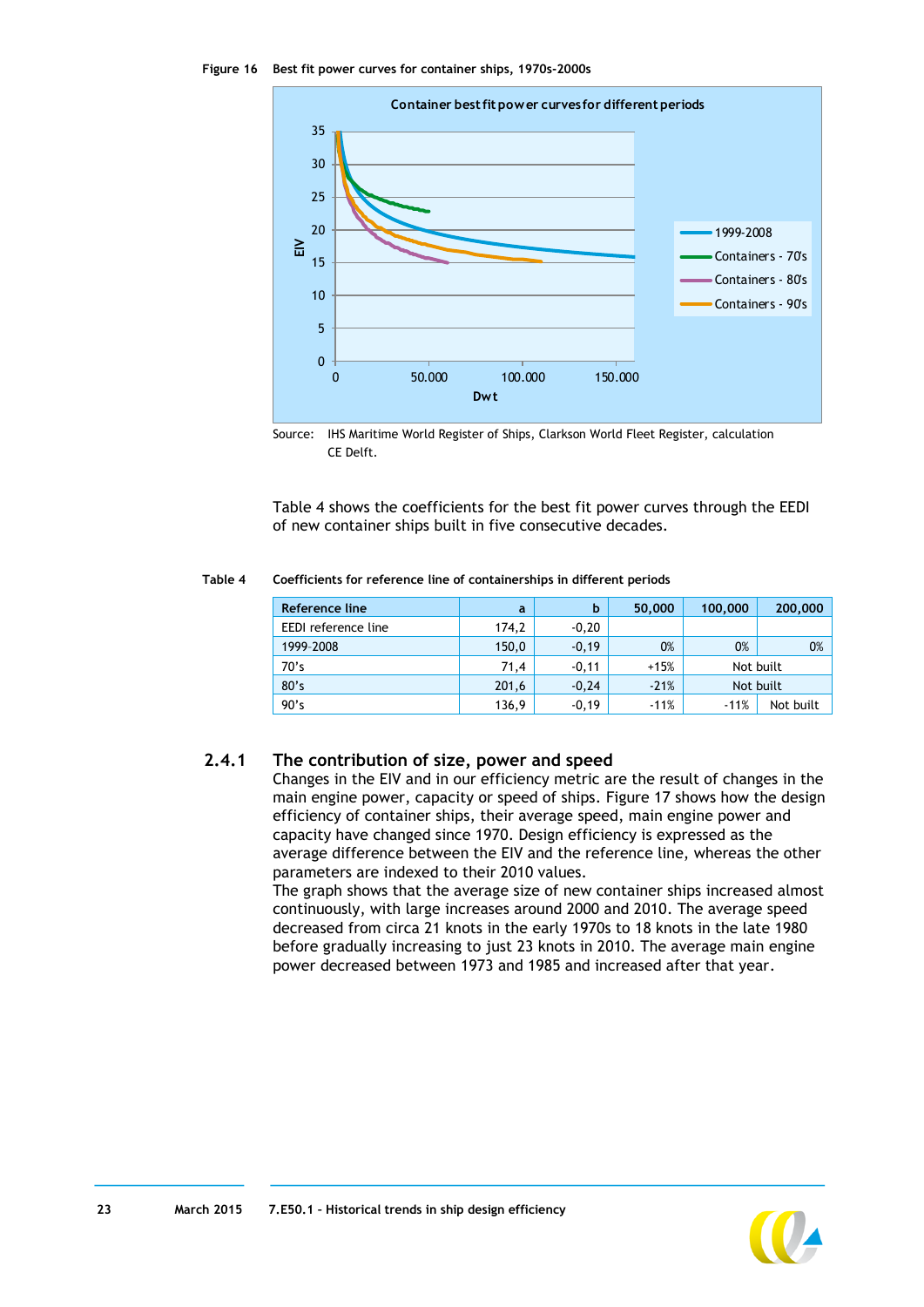<span id="page-23-0"></span>**Figure 17 Development of the design efficiency, main engine power, speed and capacity of container ships**



Source: IHS Maritime World Register of Ships, Clarkson World Fleet Register, calculation CE Delft.

[Figure 18](#page-23-1) shows how the design efficiency and the factors that are used to calculate it have changed over time for four size categories of container ships. The largest size class has only been built in sufficient numbers since the mid-1990s. All size categories show the V-shaped development on design efficiency that was also apparent in the other ship types.

#### <span id="page-23-1"></span>**Figure 18 Development of the design efficiency, main engine power, speed and capacity of container ships of different sizes**



Source: IHS Maritime World Register of Ships, Clarkson World Fleet Register, calculation CE Delft.

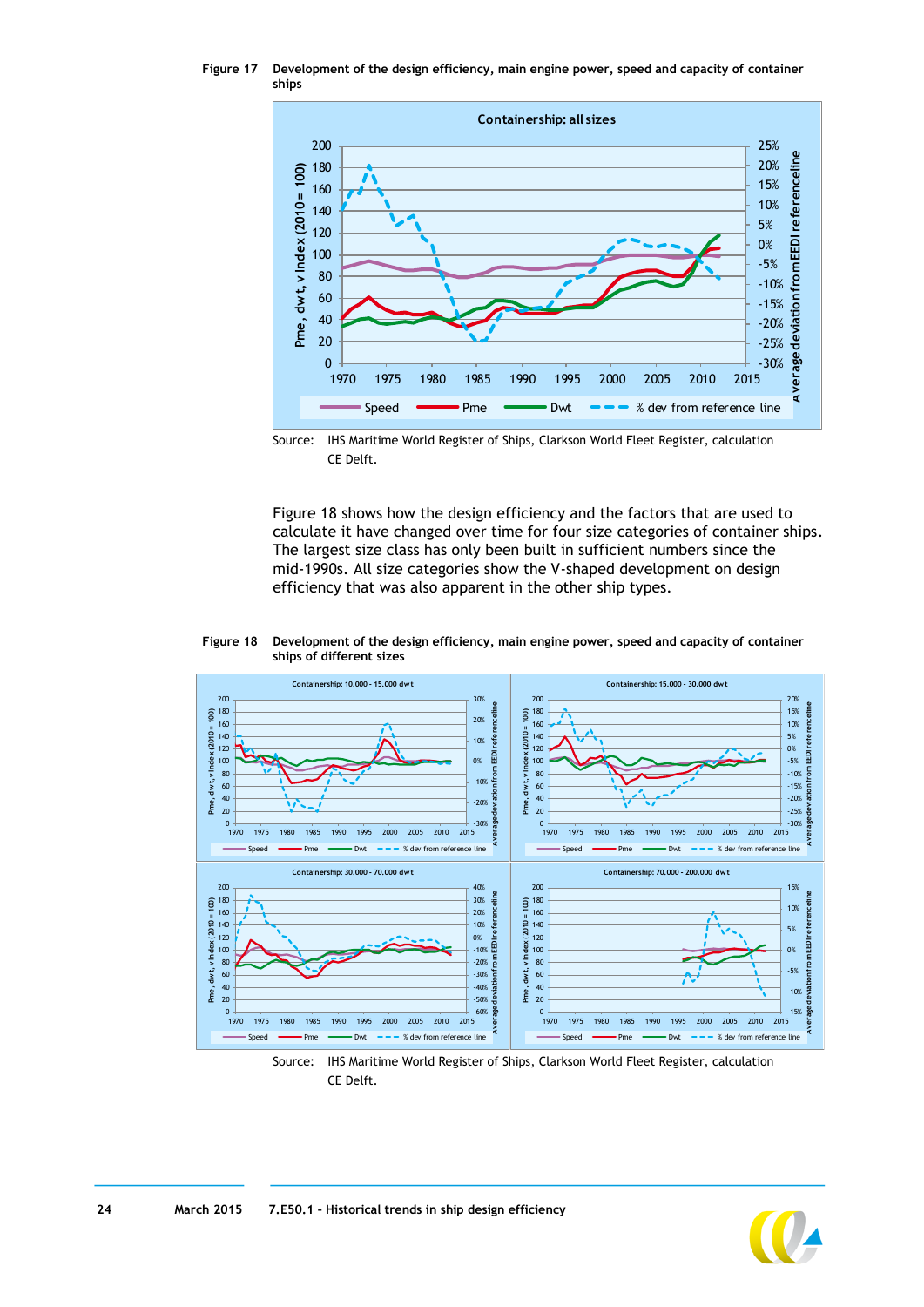## <span id="page-24-0"></span>Drivers for efficiency change

The previous chapter has shown that large changes in the design efficiency of ships have occurred within the timeframe of decades. This chapter sets out to explore why these changes have occurred. The literature mentions two drivers for fuel-efficiency changes: changes of the fuel price (Smit & Pijcke, 1985) and changes in freight rates (Mortensen, 2009). In addition, steel and labour costs, yard availability, dimensions of locks and quays and other factors may play a role.

Higher fuel prices make fuel-efficient ships more attractive, because efficiency reduces the total cost of ownership. Assuming that fuel-efficient hull designs are more expensive to built (higher steel costs, higher labour costs), the additional capital expenditures can be earned back over the lifetime of the ship by lower fuel costs.

The impact of freight rates is less straightforward. According to Mortensen, when freight rates are high, owners queue up to order ships and shipyards, lowering the incentive of shipyards for innovative designs and thus keeping efficiency standard (Mortensen, 2009). Conversely, when freight rates are low, shipyards compete for clients and offer more efficient designs. Another possible explanation of the impact of freight rates would be that when rates are high, shipping companies make money regardless of the efficiency of their ships, and when they are low, only fuel-efficient ships can be operated profitably.

[Figure 19](#page-25-0) shows how fuel prices and design efficiency have moved over time. The fuel price is the real average crude oil price, which is strongly correlated to the real HFO price (ICCT, 2009). In the 1970s and 1980s, a large increase in fuel prices was followed by a large improvement in fuel efficiency of new ships. The lag between the two seems to be between four and eight years. There are two explanations for this time lag. First, it takes a few years before fuel price increases translate into higher fuel price projections. Second, as contemporary observers noticed, an increase in fuel prices first triggers studies into more fuel efficient designs, which take time to be completed, ordered and then built (Smit & Pijcke, 1985).

[Figure 19](#page-25-0) also shows that the reaction to the fuel price increases in the 2000s was much less pronounced than in the 1970s. One possible explanation could be freight rates. In contrast to the 1980s,when freight rates were more or less stable, they increased in the 2000s reaching all time highs around 2008 (tankers freight rates reached maxima in the early 2000s) (UNCTAD, 2011). With such high freight rates, the pressure on fuel efficiency is weaker. Moreover, when length or draught are constrained, a higher block coefficient could increase the deadweight tonnage and therefore the cargo capacity of a ship, which could offset the higher fuel costs.

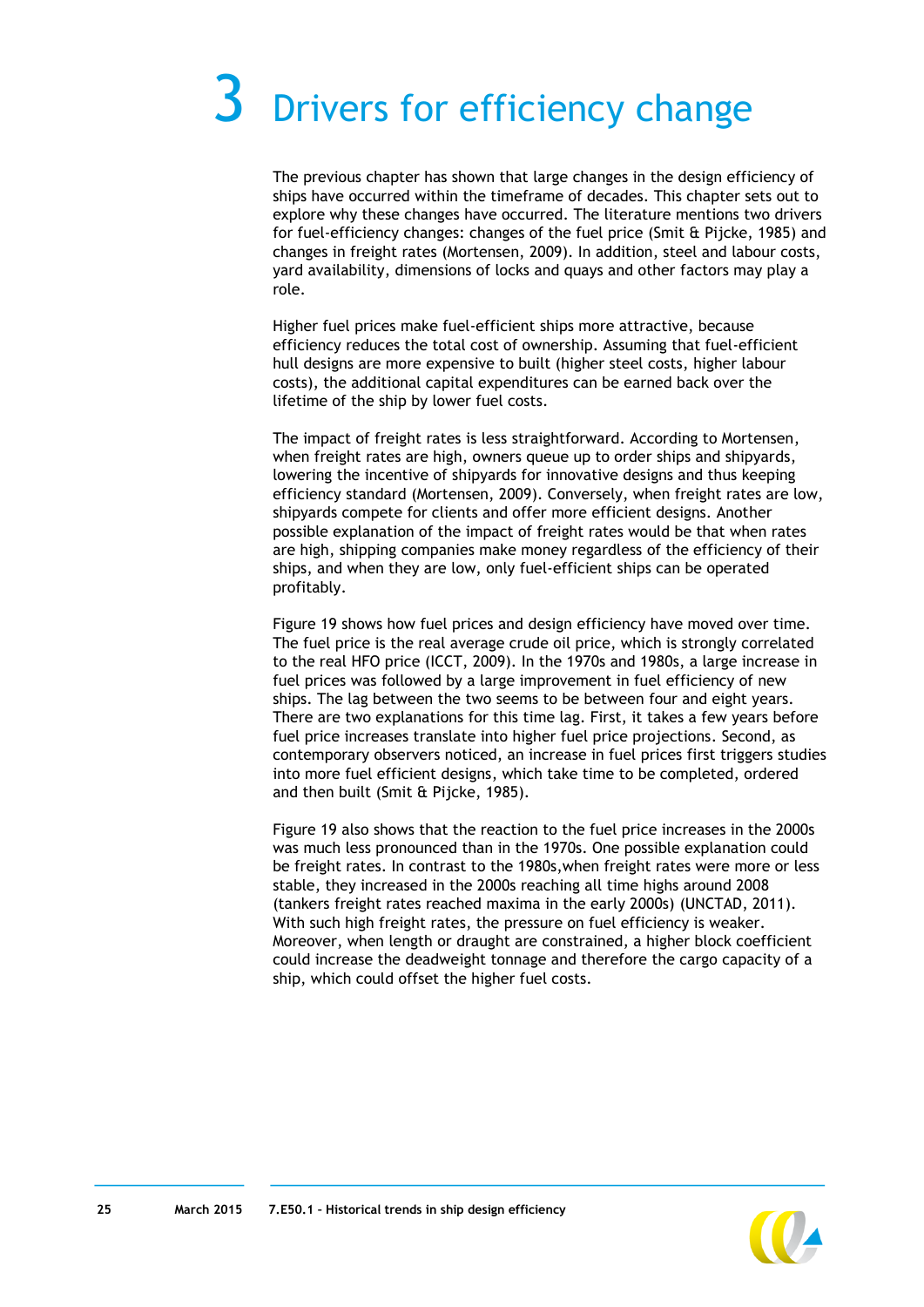<span id="page-25-0"></span>



Source: IHS Maritime World Register of Ships, Clarkson World Fleet Register, World Bank, calculation CE Delft.

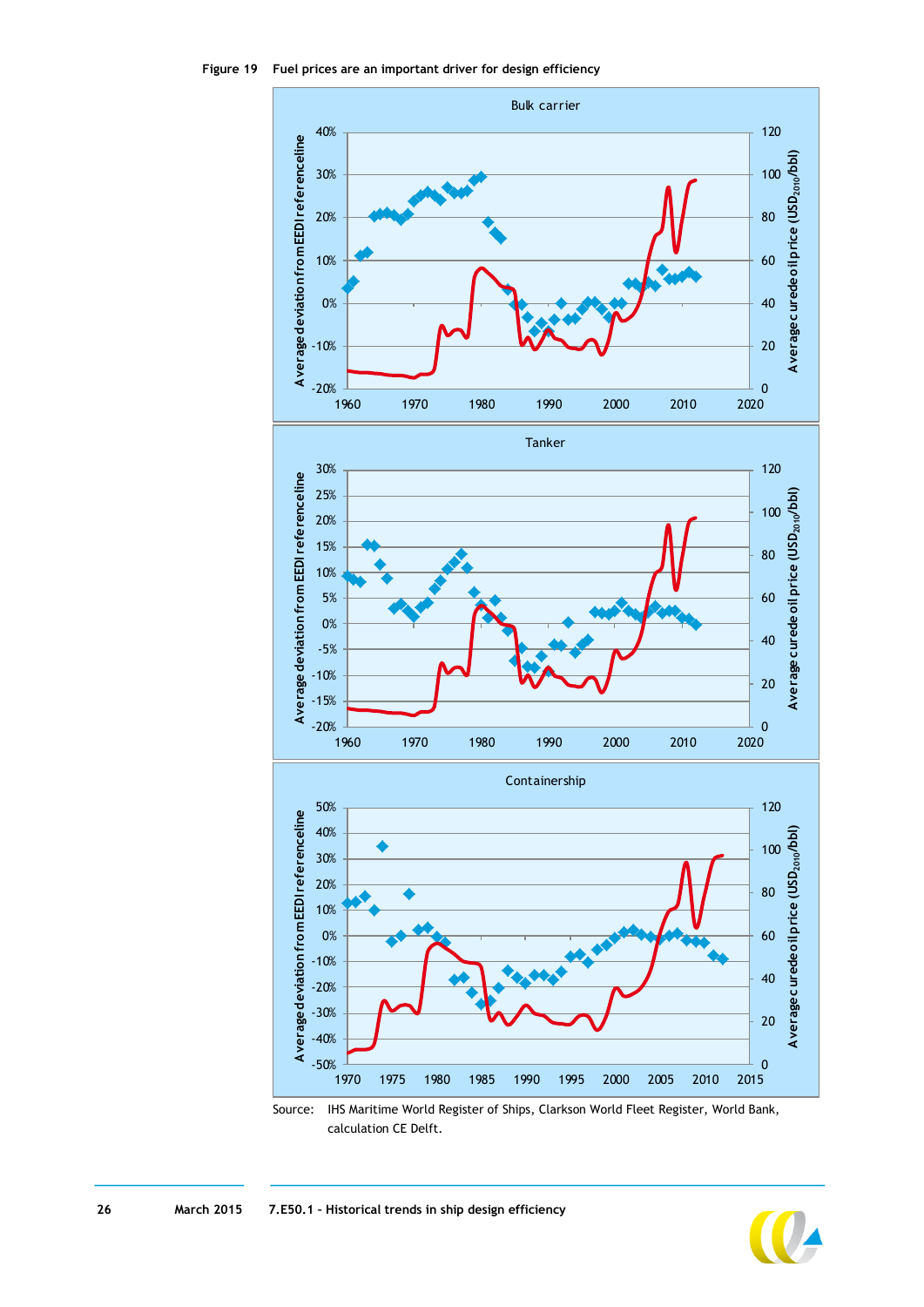Hence, fuel prices are a driver of efficiency improvements, but high freight rates can mitigate the signal by reducing the need to improve fuel efficiency for shipping companies and reducing the incentive for yards to offer innovative designs. Since most ships are ordered when freight rates are high, this combination of driver and barrier results in lower efficiency improvements than would occur without the freight rate counterincentive.

Even this short analysis points to a number of situations in which the choice for a less efficient ship would be rational:

- Ships that are designed for trades where length, breadth and draft are constrained face a trade-off between the capacity of a ship and the design efficiency because fuller ships are less fuel efficient. When freight rates are high, the additional profits that can be earned from a larger capacity may outweigh the higher fuel costs due to the fuller design. Hence, it can be rational to opt for a larger but less efficient ship.
- When freight rates are high, it may be attractive to have a ship as soon as possible. Since fuller ships require less time to build, in general, the benefits of having a ship sooner can outweigh the higher fuel consumption during the life of the ship.
- When labour costs and steel are expensive, the additional capital costs of a more efficient ship may not be earned back within a period that a shipowner would consider reasonable.

In addition, there may specific circumstances under which yards and other stakeholders may not want to work towards building more efficient ships. For example, Mortenson (2009) points out that when the orderbooks are full, yards are reluctant to change standard designs. Under those circumstances, it is rational that they minimise the risk of time and cost overruns that are inevitably associated with innovative designs, because it would reduce the number of ships they can build and thus their profitability.

Hence, even this short analysis shows that many factors have to be taken into account when setting the design parameters of new ships. Under some circumstances, like in the 1980s, this can lead to large, market driven improvements in design efficiency. In other circumstances, like in the 1990s and 2000s, this can lead to a deterioration of fuel efficiency.

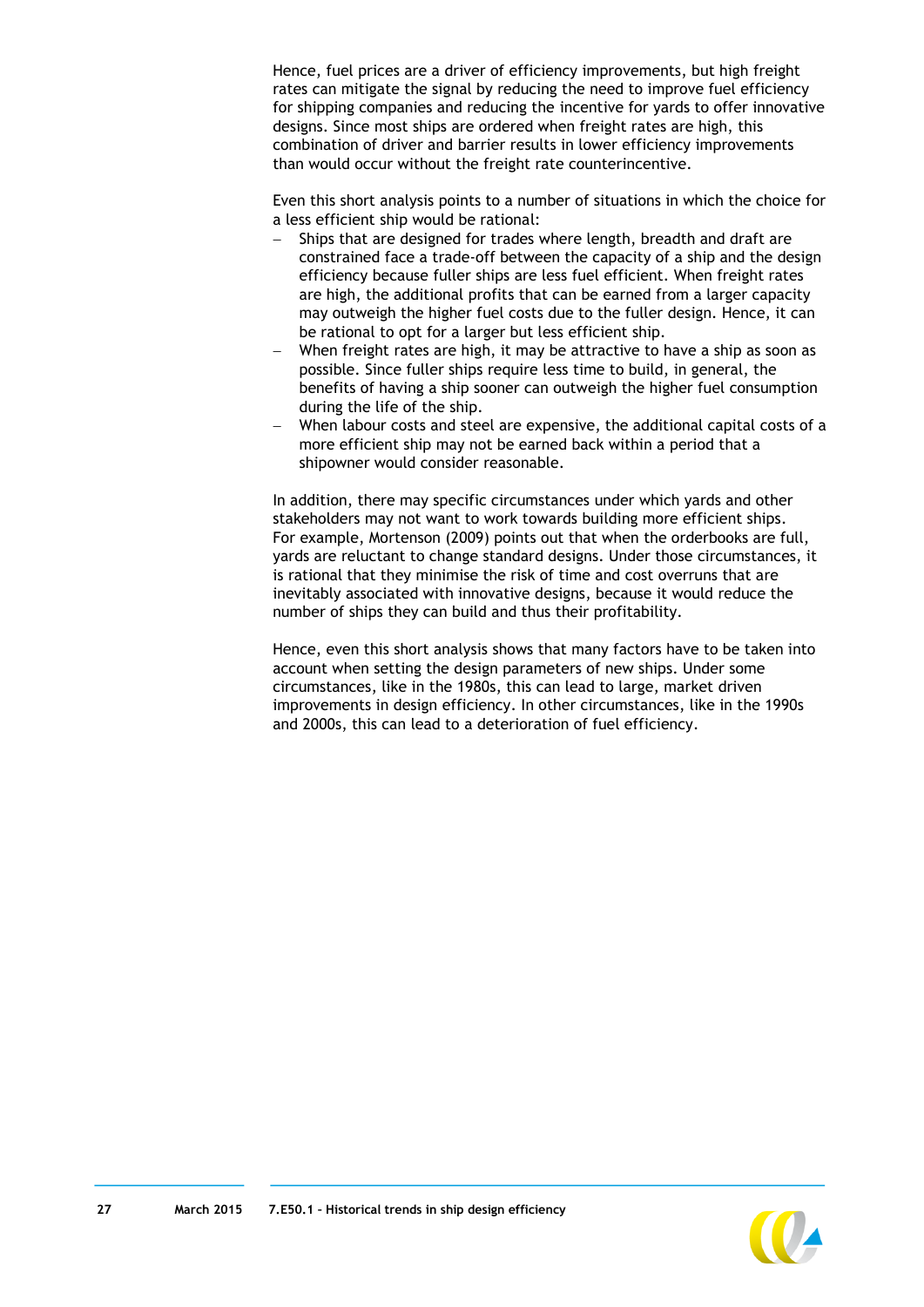## <span id="page-27-0"></span>**Conclusions**

This study analysed the development of the design efficiency of new ships in the last 50 years. It shows that after a period of deteriorating or constantly poor efficiency in the 1970s, efficiency improved considerably for all ship types and all size categories in the 1980s, reaching an optimum around 1990. In the 1990s and 2000s, the efficiency deteriorated again.

Historical analysis shows large improvements in design efficiency have occurred within a relatively short timeframe. Depending on the ship type, the average efficiency has improved by 22-28% improvement within a decade. These improvements have been purely market driven by a combination of sharply increasing fuel prices and constant or low freight rates.

An analysis of the factors that have contributed to fuel efficiency improvement shows that in some, but not all cases, efficiency improvements have been brought about by reductions in design speed. In other cases, the size of the ships has increased. However, these two development cannot explain the efficiency improvements to the full extent. In many cases, improvements in hull design and propulsion efficiency have contributed significantly to efficiency improvements. Likewise, the deterioration of efficiency after the 1990s has been caused at least partly by deteriorated designs.

The relevance of this study for the ongoing review of EEDI targets is that it shows that ships can improve their design efficiency by about 5-15% on average just by going back to 1990s designs. If one takes into account improvements in engine technology, and hull, rudder and propeller designs in the past 25 years, larger efficiency improvements are probably within reach. Lower design speeds could improve design efficiencies even more.